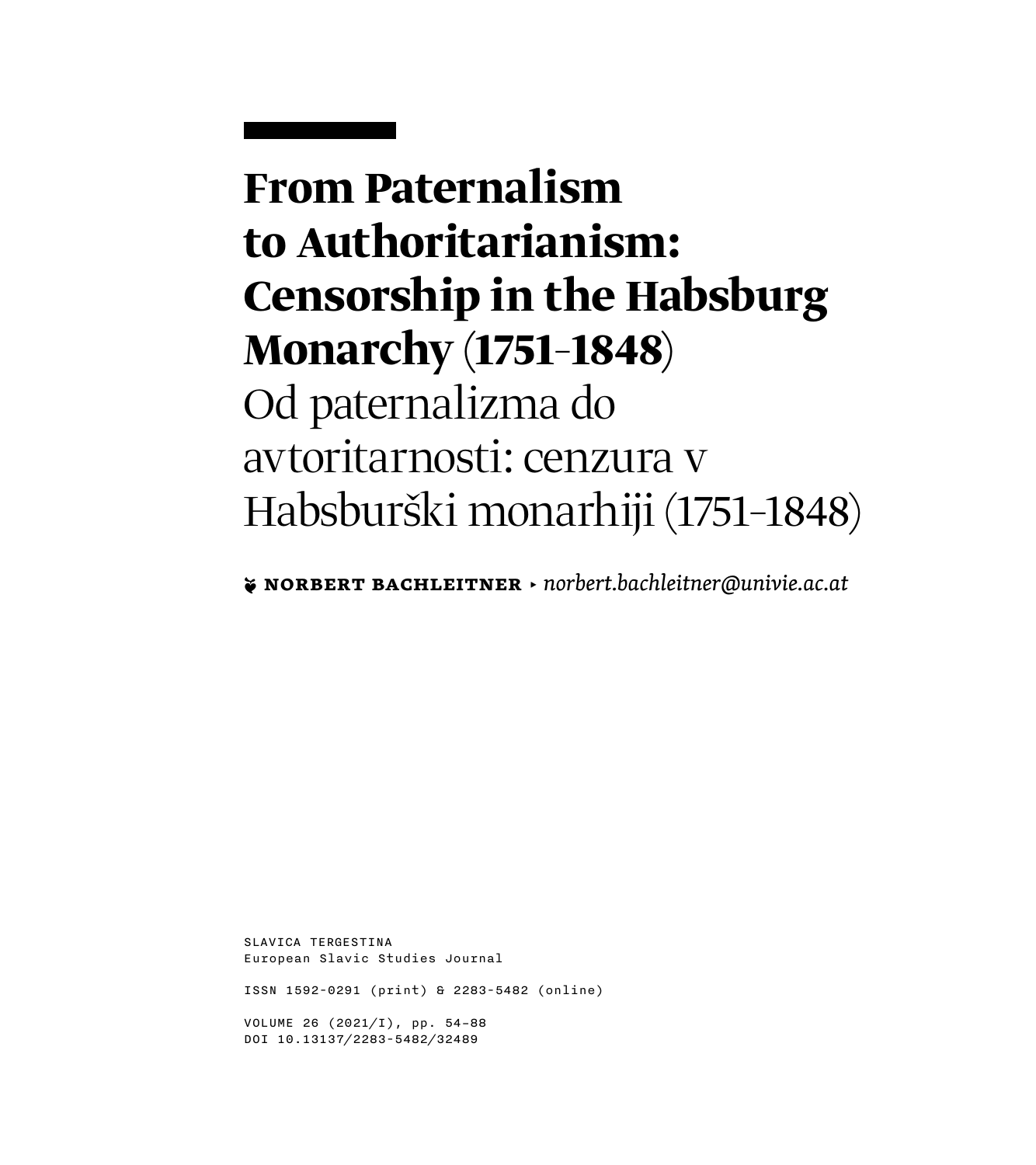This article provides an overview of censorship and book bans in Austria between 1751 and 1848. It is based on the catalogues and lists of banned manuscripts and books and the available censorship regulations and censors' protocols; moreover, the most important persons involved in censorship such as Gerard van Swieten, Count Sedlnitzky, and Metternich are introduced, and their impact on the book trade is shown. From an instrument encouraging Enlightenment and defending morality during the reign of Maria Teresa and Joseph II, censorship became a major factor of political repression after the French Revolution. The focus moved from the protection of Catholicism against Protestant "heresy" and superstition to the defense of monarchy against liberalism and nationalism. The aim of enlightening the citizens and promoting their happiness pursued during the second half of the eighteenth century was replaced by the will to maintain the "peace" of the state and suppress any ideas that confounded its interests.

Razprava preučuje cenzuro in prepovedi knjig v Avstriji med letoma 1751 in 1848. Temelji na katalogih in seznamih prepovedanih rokopisov in knjig ter razpoložljivih predpisih o cenzuri in cenzorskih protokolih; poleg tega so predstavljene najpomembnejše osebe, vpletene v cenzuro, kot so Gerard van Swieten, grof Sedlnitzky in Metternich, in prikazan njihov vpliv na knjižni trg. Od instrumenta, ki je spodbujal razsvetljenske ideje in branil moralo, kar je bilo značilno za vladavino Marije Terezije in Jožefa II., je cenzura po francoski revoluciji postala glavni dejavnik politične represije. Težišče se je premaknilo z zaščite katolištva pred protestantsko »herezijo« in vraževerjem k obrambi monarhije pred liberalizmom in nacionalizmom. Cilj razsvetljenja državljanov in spodbujanje njihove sreče, ki ga je zasledovala cenzura v drugi polovici 18. stoletja, sta nadomestila volja po ohranjanju »miru« države in zatiranje vseh idej, ki so bile v navzkrižju z njenimi interesi.

censorship, book bans, Habsburg Monarchy, Enlightenment, pre-March, publishing business, literature, sciences, theology, politics

cenzura, prepovedi knjig, Habsburška monarhija, razsvetljenstvo, predmarčna doba, knjižno založništvo, literatura, znanost, teologija, politika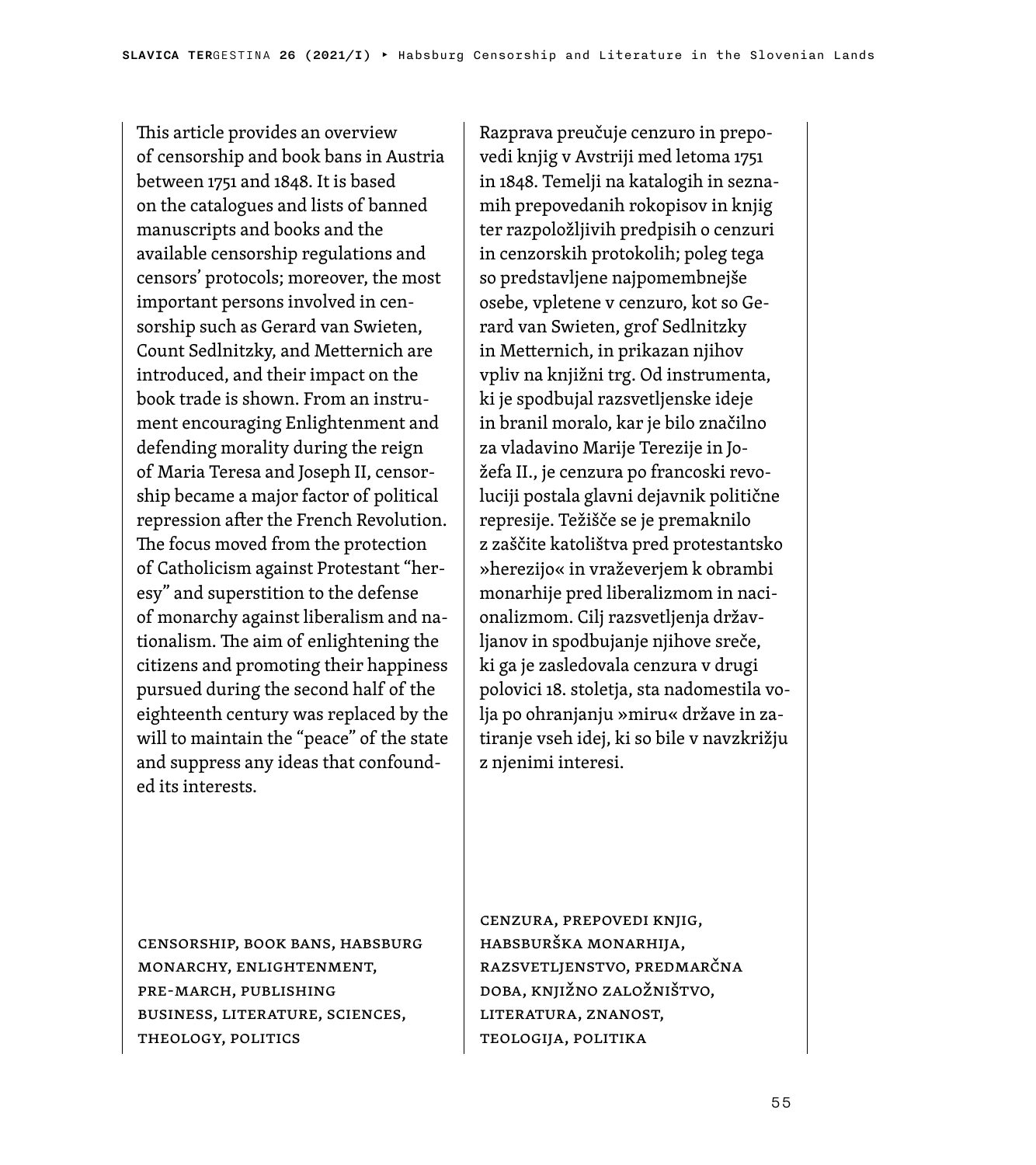1 On the early history of censorship, cf. Eisenhardt.

#### 2

Cf. mandate relating to "Sectischer Bücher-Verbott" issued by Archduke Ferdinand I of Austria on 3/12/1523, cited in Wiesner: 22–24.

#### **1. What Came Before: Censorship in the Early Modern Period**

The first proscription of a book in the German-speaking area appears to have been declared by the Bishop of Würzburg in 1482, i.e. soon after Gutenberg's invention of printing with movable type. The first known banning of a book by an emperor occurred three decades later and applied to a work by Johannes Reuchlin.<sup>1</sup> Archduke Ferdinand issued a prohibition on the reproduction and trafficking of the treatises of Luther and his followers for the Austrian lands in 1523; this decree is considered the first genuinely Austrian censorship measure.<sup>2</sup> The foundation of the imperial authority in matters of books and the press was the so-called *Bücherregal* (regalian right regarding books), a monopoly the emperor later shared with the territorial rulers. Established around 1500, it included the right to grant printing privileges (Privilegia impressoria) protecting authors and/or publishers against unauthorized reproductions. The *Sanctio pragmatica* of 1623 delegated censorship in (Lower) Austria to the University of Vienna. Since the Jesuits occupied most of the chairs of religion and philosophy in the Catholic lands, they handled the censorship of manuscripts and books in these disciplines, which translated into extreme rigor regarding Protestant writings. The Church and the secular governments thus began to share the task of censorship; religious treatises dominated the book market until well into the eighteenth century anyway, and the most important political concern was maintaining the religious peace. In Austria, this primarily meant the prevention or obstruction of "sectarian"—meaning Protestant—writings. At least in Bohemia, with its original share of 80 to 90 percent Protestants among the population and accordingly radical forced reconfessionalization following Ferdinand II's victory in the Battle of White Mountain in 1620, trade in forbidden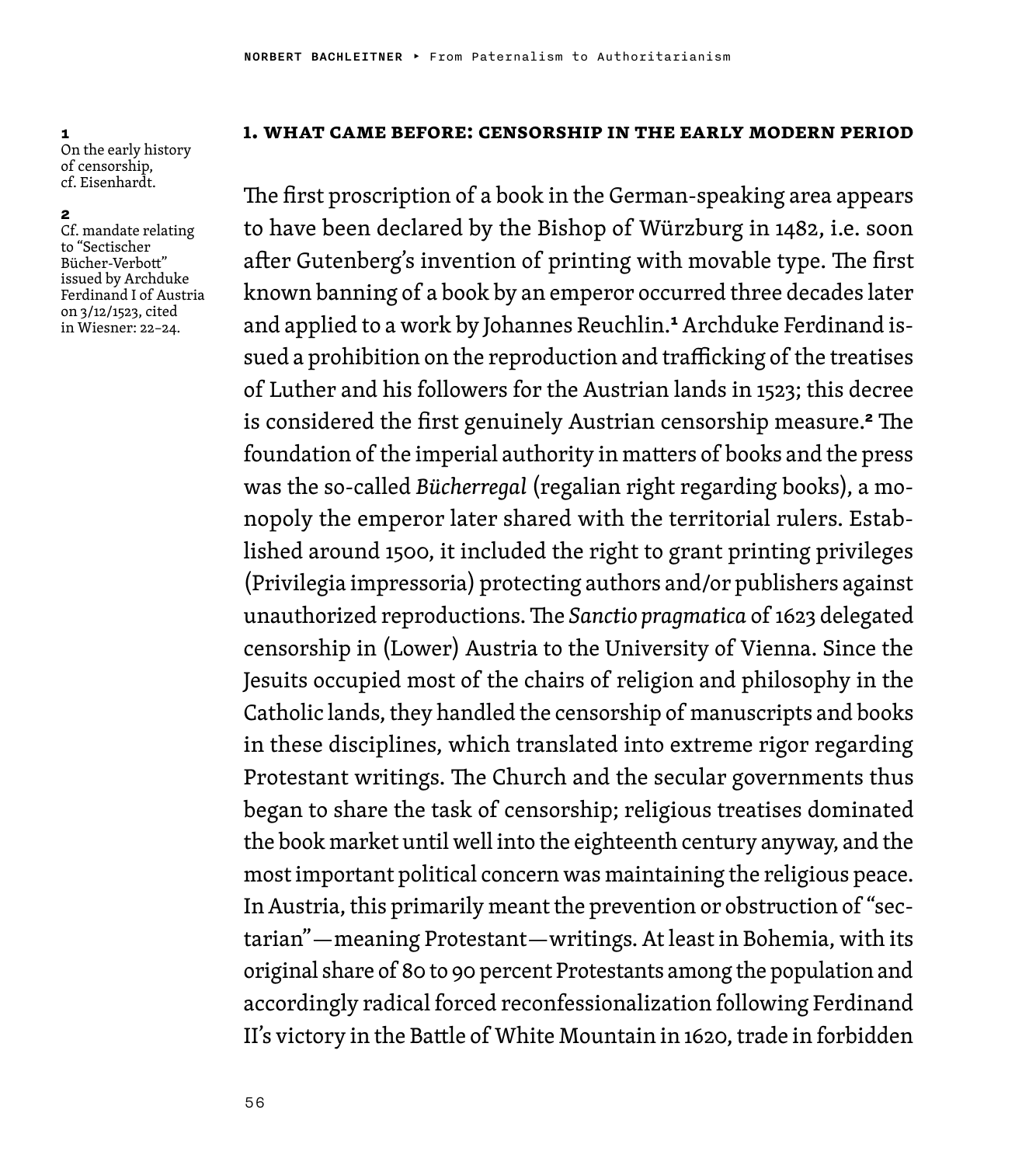

books was punishable by death until the issuance of Joseph's Patent of Toleration in 1781. The death penalty was likely not applied often, however (cf. Ducreux).

Since systematic surveillance of the distribution of books could be assured neither in the religious nor in the political segment, the state's measures were limited to the symbolic burning of a single copy of banned writs, destroyed as a proxy for the author respectively the spirit of his work.<sup>3</sup> The pathos implied in the destruction by fire and the notion of a direct connection to higher powers manifest therein are visualized in the frontispiece of the 1711 edition of the Roman *Index*: In it, the Holy Spirit sends Saints Peter and Paul serving as censors energy, which reflects off them to ignite the fire that destroys the books carrying evil (see Figure 1).

← FIG.1 Frontispiece of the papal *Index librorum prohibitorum* of 1711.

3 On book burning cf. Rafetseder.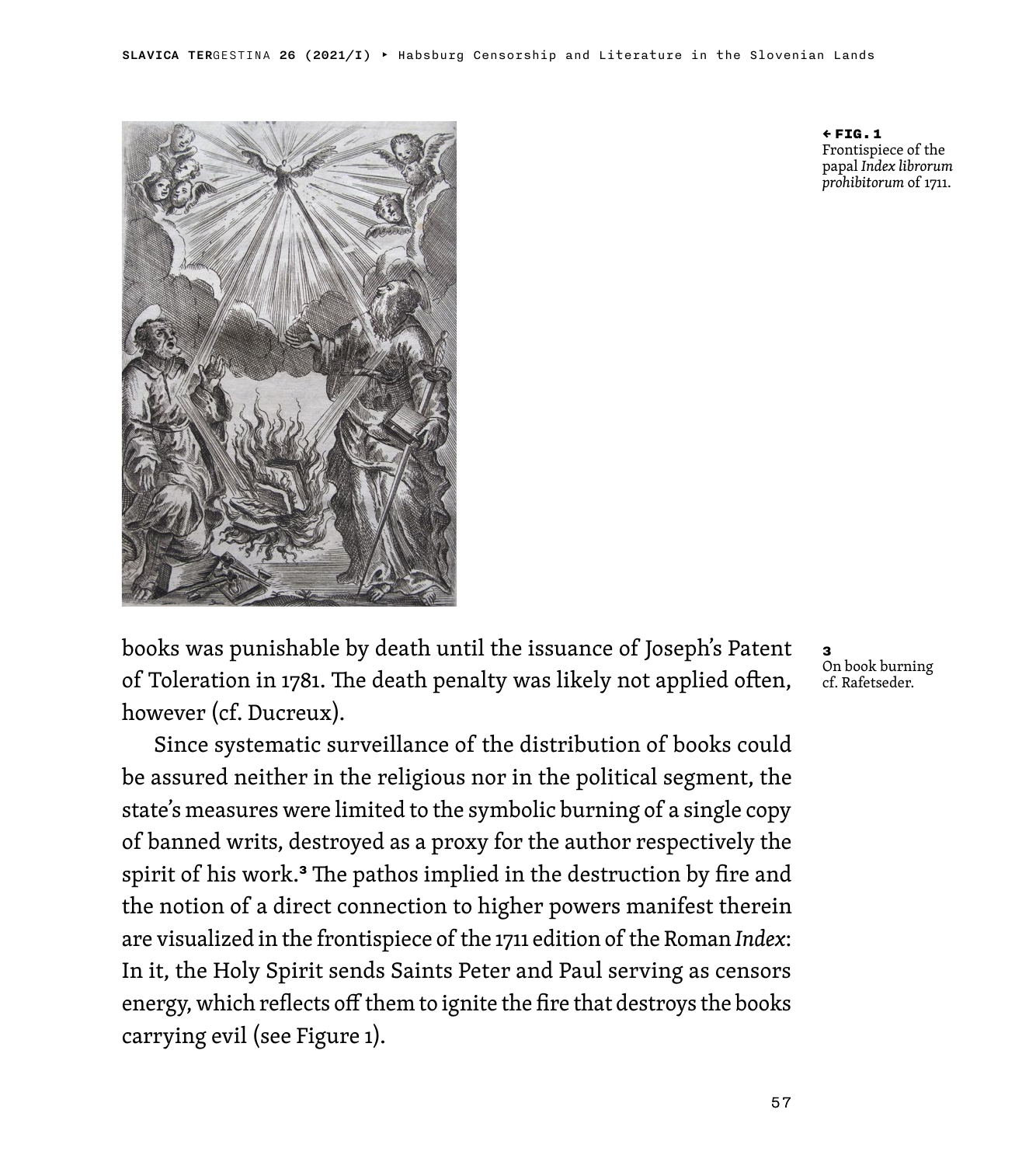It is only in an imperial edict of 1715 that political writings and pasquinades attacking the government and the laws of the Holy Roman Empire or individual persons are mentioned for the first time. The fact that theology was beginning to lose ground on the book market and secular authority was being discussed more and more frequently entailed a shift in censorship competencies in favor of the state. In addition, the worldly rulers increasingly felt competent regarding the salvation of their subjects. Since the spiritual authorities—primarily the pope, the bishops, and the Jesuits at the universities—had no intention of giving up this responsibility voluntarily, however, a dispute about the power of censorship ensued that would last the entirety of the eighteenth century. The examination of manuscripts associated with the bestowal of printing privileges was still in the hands of the university, while the monitoring of the book trade in the shape of visitations of stationary bookstores and the markets as well as the inspection of book imports at the borders were shared between the university and the state. The state governments established book auditing committees for this purpose, beginning with the ones for Bohemia in Prague in 1723 and for Inner Austria in Graz in 1732.

A treatise causing some commotion appeared in Prague in 1748: the *Historische und Geographische Beschreibung des Königreiches Böheim* (Historical and Geographical Description of the Kingdom of Bohemia, Freiburg 1742;  $2<sup>nd</sup>$  edition Frankfurt and Leipzig 1746) published under the pseudonym Rochezang von Isecern. It included a critical examination of the awarding of the Bohemian vote for the election of Emperor Charles VII to Maria Theresa, whose franchise was a point of much contention, as well as reports on the ongoing war activities. Since the atmosphere in Bohemia was already heated and the government feared an eruption of peasant revolts, the book was burned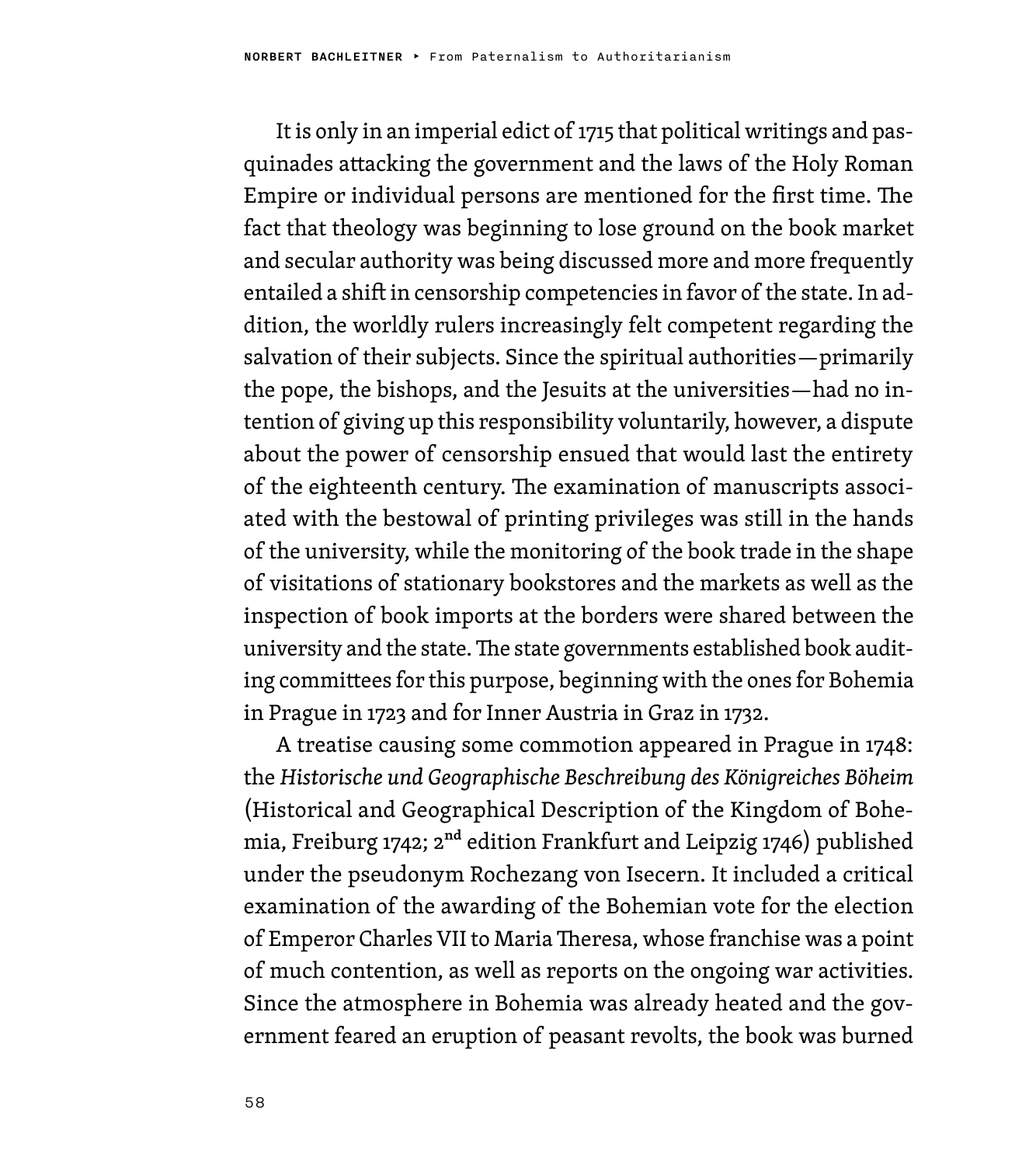in Vienna in November 1749 and its author's name displayed on the gallows. Shortly thereafter, a book entitled *Lettres d'un Seigneur Hollandois à un de ses amis* (Letters from a Dutch Lord to One of His Friends) and challenging Maria Theresa's right of succession turned up in Vienna (cf. Fournier: 403–404). Each of these cases had to be treated individually and the respective verdict proclaimed by way of a decree, which meant a very cumbersome process; the need to introduce an efficient system of censorship increased. Furthermore, the establishment of modern administrative structures was observable in all the European absolute monarchies during the mid-eighteenth century, for example in France and the German states. Such modern bureaucracies commonly included a censorial surveillance apparatus characterized by professionality and division of labor as well as by regulations codifying the censorship process and a system of record documentation. The ousting of the ecclesiastical institutions from the censorship procedure as seen in Austria was an integral part of these bureaucratic reforms and the path to development of modern statehood.

### **2. The Censorship Committee under Maria Theresa**

A new central agency for the political administration of the monarchy was created in 1749: the *Directorium in Publicis et Cameralibus*, which also assumed responsibility for organizing censorship. The Directorium's recommendation was to establish a new *Bücher-Censurs-Hofcommission* (Court Book Censorship Committee), which would leave the power of censorship concerning theological and philosophical books with the university while assigning the remaining disciplines to secular censors. This suggestion reflected the fact that theology still dominated the book market and the production of political, historical,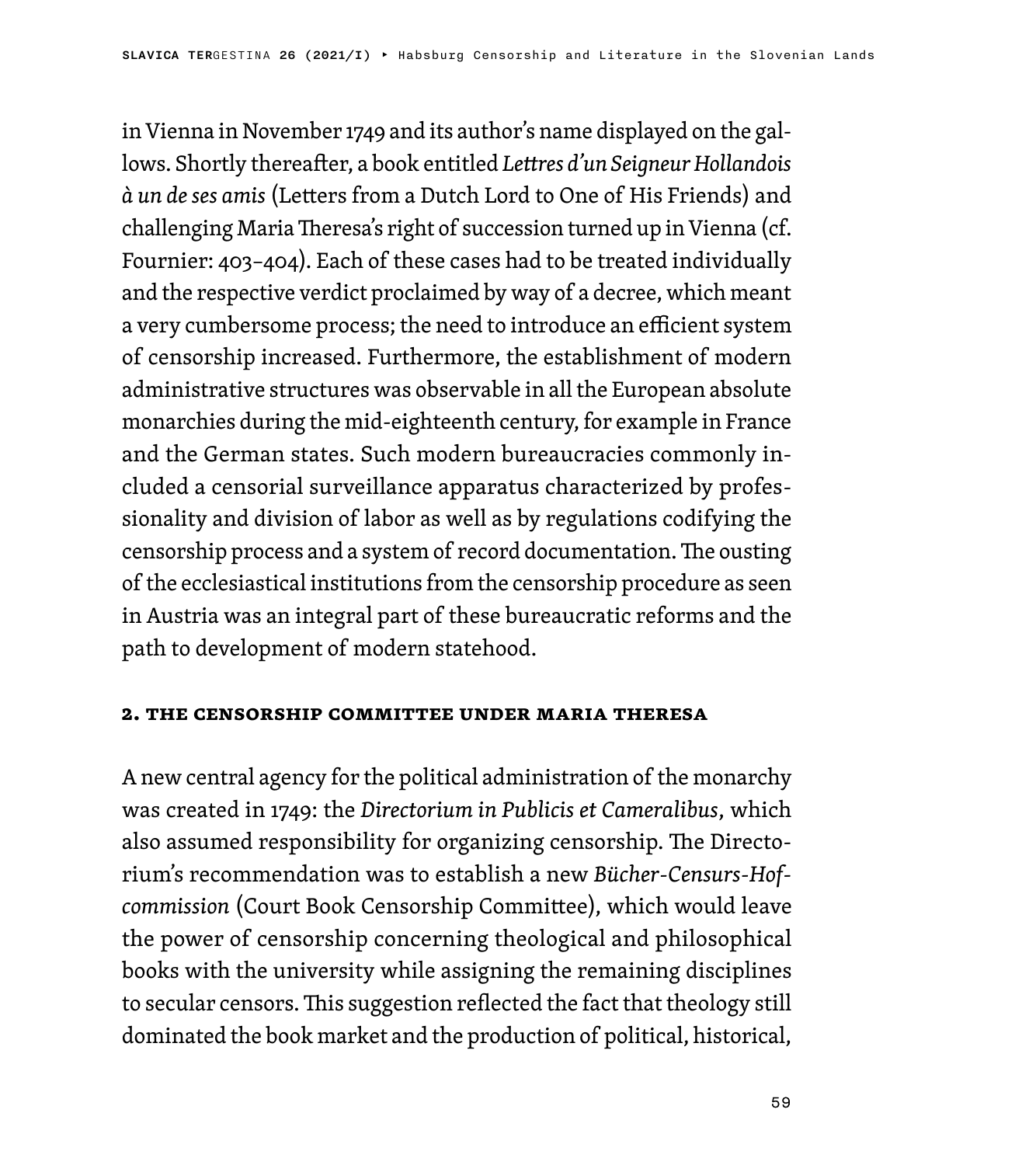and juridical literature was marginal in Austria in contemporary assessments: According to the printers, there existed "no other writers besides five or six clerical and roughly a few secular ones" in Vienna in 1751 (qtd. in Klingenstein 1970: 144).

Gerard van Swieten, who coordinated and implemented these recommendations, can be considered the originator of Maria Theresa's censorship reform. He represents the archetype of the Austrian censor belonging to the old genus of polyhistors that was dying out at the end of the eighteenth century. The first president of the Censorship Committee was Count Franz Josef Saurau, who was soon succeeded by Count Johann Chotek. The fields of theology and philosophy were handled by the Jesuits as designated; two professors of the Faculty of Law, Ignaz Aigner and Johann Adam Penz, were assigned to jurisprudence; van Swieten himself, who also assumed the Committee presidency in 1759, censored in the discipline of medicine; and the historical and political writings as well as public law were covered by professors of the Savoyan and Theresian Academies (Christian August Beck, Paul Joseph Riegger, and Johann Heinrich Gottlob Justi; cf. Klingenstein 1970: 161). Van Swieten was able to wrest the areas of philosophy and the *materies mixtae* (roughly: belles-lettres) from the competency of the Jesuits. In addition, he successfully derided the Jesuit practice of objecting to "nudity" in books on anatomy (qtd. in Klingenstein 1970: 172) and subsequently also took over the censorship of natural science treatises. The last remaining Jesuit was eliminated from the Committee in 1764. Although the Jesuit members were replaced by subordinates of the Archbishop of Vienna, the secular state faction had won an important victory in the fight for censorial dominance. As Van Swieten emphasized, the Archbishop could suggest the clerical members of the Committee, but the Empress had to confirm them (cf. Fournier: 462).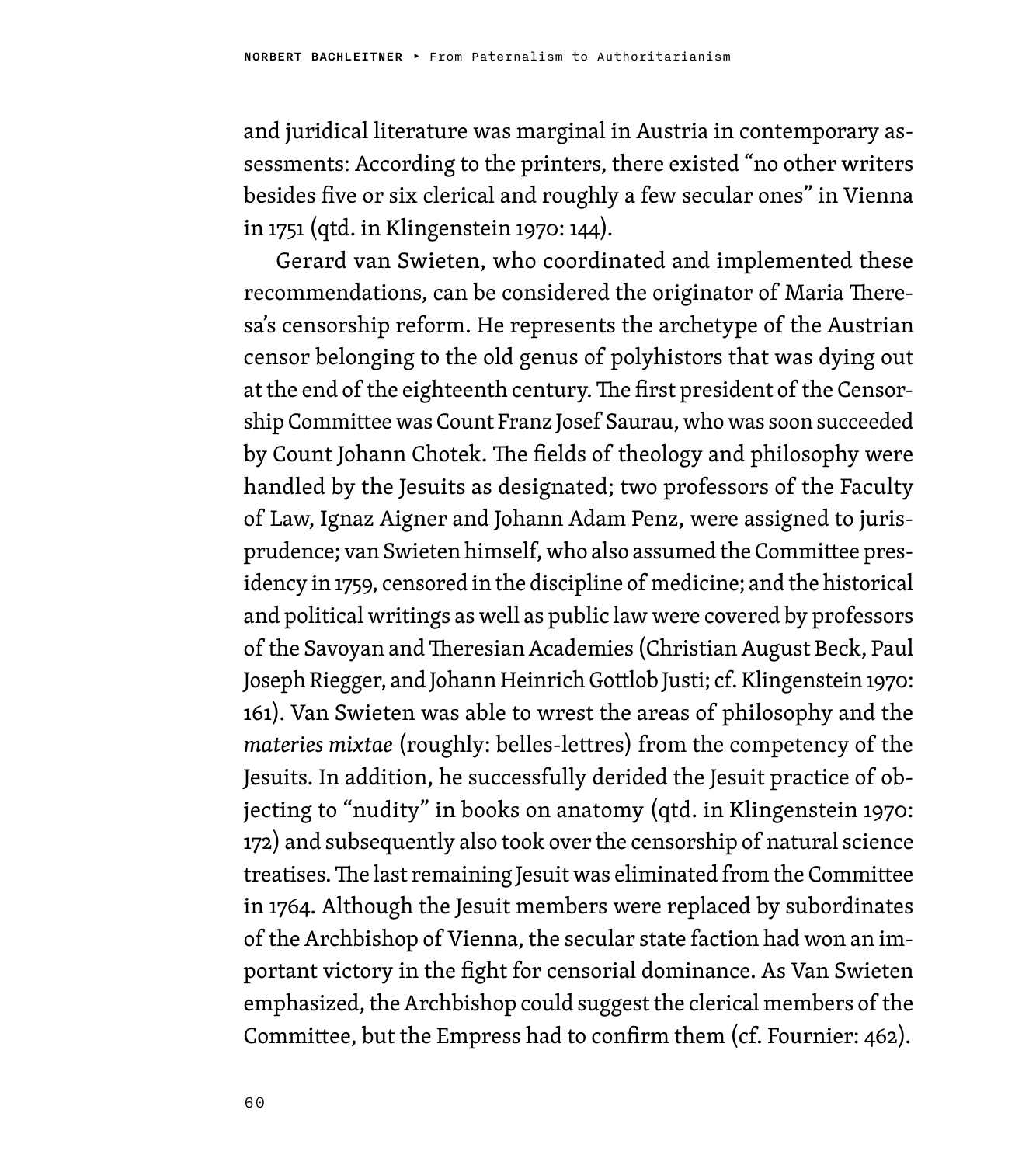In keeping with Enlightenment ideals, censorship was primarily intended to counter ignorance and superstition. Moreover, "[t]he old forms of mores and customs, which appeared profane and coarse in the eyes of the proponents of the Enlightenment, could also be altered with the help of censorship." Censorship thus served for "the diffusion of modern, more rigorous morals and the refinement of manners." (Klingenstein 1973: 104) What may sound like pure idealism in the sense of improvement of humanity also promoted more concrete interests, however: The modern state required responsible, independent, and above all well-informed citizens and economic subjects. A moderate reform Catholicism (that is, Jansenism) was therefore tolerated or even facilitated while Jesuit writings were forbidden beginning in 1759—especially as they were said to condone regicide (cf. Klingenstein 1970: 106–115). The reorganization of censorship also put an end to official book burnings. Nevertheless, books were occasionally burned on imperial orders, for example in Frankfurt in 1766 in the case of a blasphemous book by Henri-Joseph Laurens entitled *Chandelle d'Arras* (cf. Rafetseder: 229, 238). The times of ritual public incineration by the executioner, however, were brought to a close by the advancing Enlightenment and the associated rationalization of all areas of life.

In his memorandum *Quelques remarques sur la censure des livres* (Some Remarks on the Censorship of Books) of 1772, van Swieten listed the most important motives for censorship. His point of departure was the diagnosis that "pernicious books" had proliferated quickly. In the area of religion, deism had gained ground, the Protestants challenged the pope's authority, indulgence was being preached, superstition abounded, and the Jesuits were proclaiming the absolute power of the pope over all the faithful and their property, including that of the secular rulers. Scientific books written by Protestants, on the other hand, could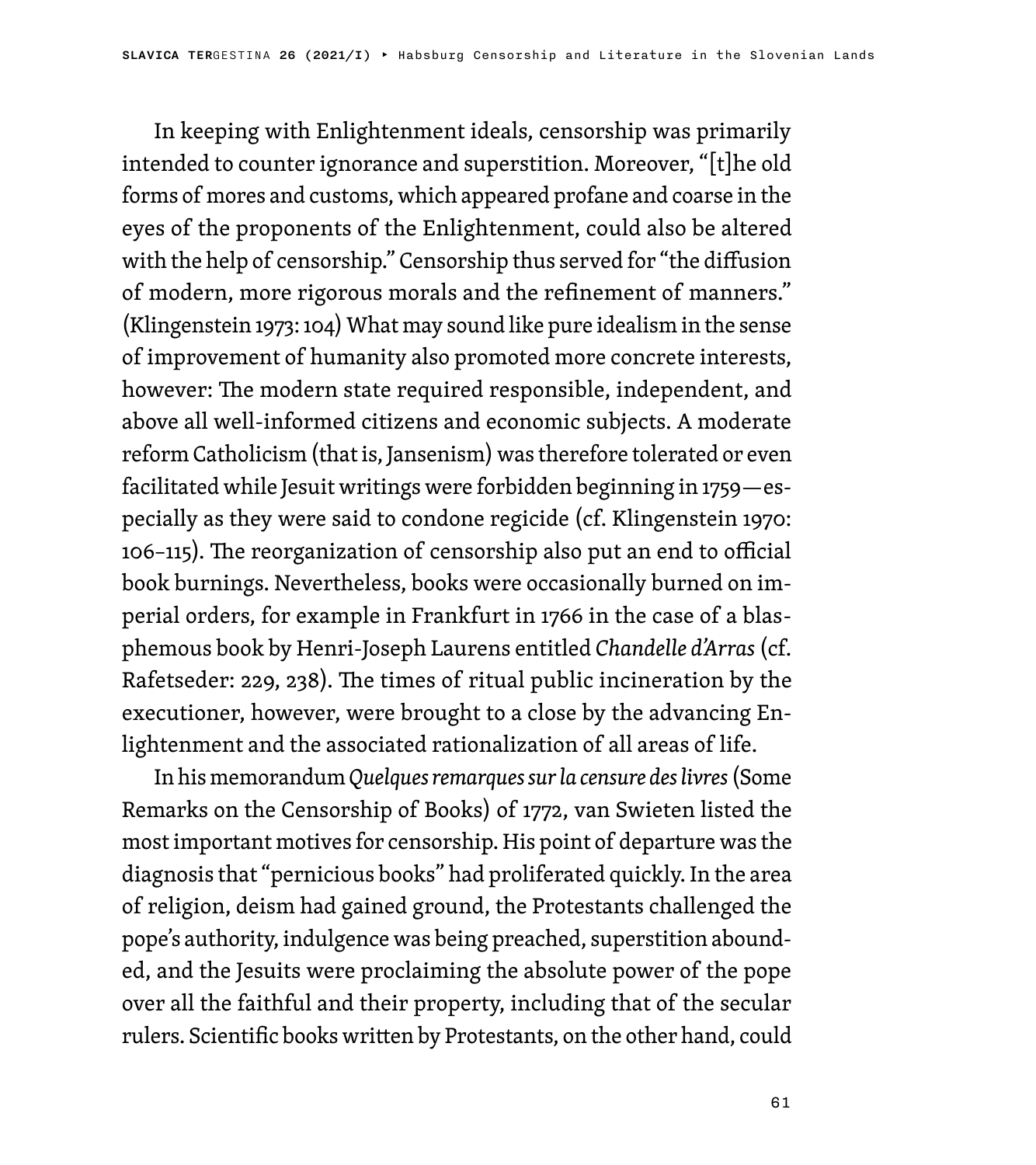be of great use and should be tolerated despite occasional anti-Catholic invectives. A staunchly faithful Catholic audience could not be made to waver by such contumeliousness, and in any case, the appropriate answers were delivered promptly by controversial theology. "Immoral books" and images naturally had to be suppressed categorically, however—one of van Swieten's primary concerns was the protection of the youth. His statements are an expression of the contradictions between apology and condemnation as well as of the associated self-contrariety that proponents of the Enlightenment entangled themselves in when they spoke about censorship; they are encountered in similar fashion in the works of Enlightenment figureheads like Leibniz, Wolff, Gottsched, and Kant.

Van Swieten remained president of the Committee until his death in June 1772. Besides publications from the fields of natural science and history, he also censored all fiction. Works by famous authors like Ariosto, Machiavelli, Lessing, Wieland, Fielding, Crébillon, Rousseau, and Voltaire did not meet with his approval. He is even said to have called Rousseau a "nasty individual" with reference to the novel *Émile* in a conversation with Friedrich Nicolai (Nicolai: 854). Van Swieten despised creative writing, finding aesthetic literature useless, often even "evil, scandalous and godless" (qtd. in Fournier: 464), a phrasing that may have been aimed directly at Voltaire. He therefore bemoaned the effort he had to put into reading such works, especially since he thought there was no lasting benefit to be reaped from doing so. His censorship reports, which formed the foundation for the appraisals of the Committee, are collected in a codex written in a difficult-to-decipher shorthand. Thanks to the efforts of E. C. van Leersum, they have been at least partially accessible since the early twentieth century. At Joseph von Sonnenfels' instigation, the censoring of theater plays was included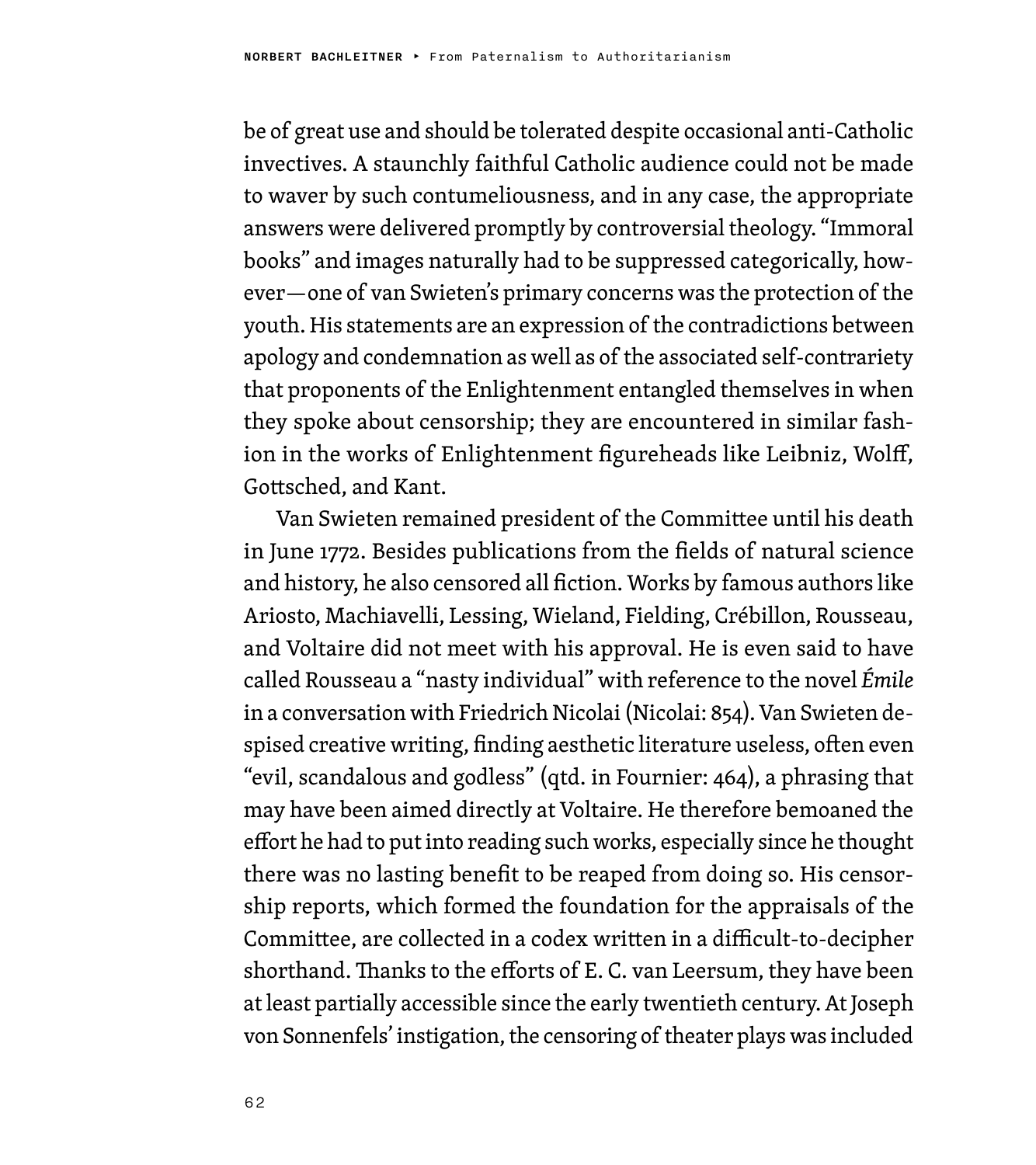

← FIG.2 A session with Gottfried van Swieten in the Camera praefecti. Drawing by Adam Bartsch.

in the Committee's agenda in 1770. For some months performed by Sonnenfels himself, this field was soon taken over by the Lower Austrian government councilor Franz Karl Hägelin, who also drafted detailed guidelines for the censorship of drama in 1795.<sup>4</sup>

The Committee met once a month, or more frequently if necessary, in van Swieten's office (cf. Figure 2). The members reported on the as yet unknown books that had been sent to them for review after having been delivered to the *Bücherrevisionsamt* (Book Review Office) via the customs authorities. Occasionally, certain relevant passages from individual works were read aloud before a vote was taken on the verdict. If the vote was unanimous, the case was closed and a decision in favor of prohibition forwarded to the Empress (effectively, to the court chancellery) for confirmation. In the case of a divided vote, the

### 4

Memorandum by Franz Karl Hägelin, intended as a guideline for the censorship of theater in Hungary (1795), qtd. in Glossy: 298–340.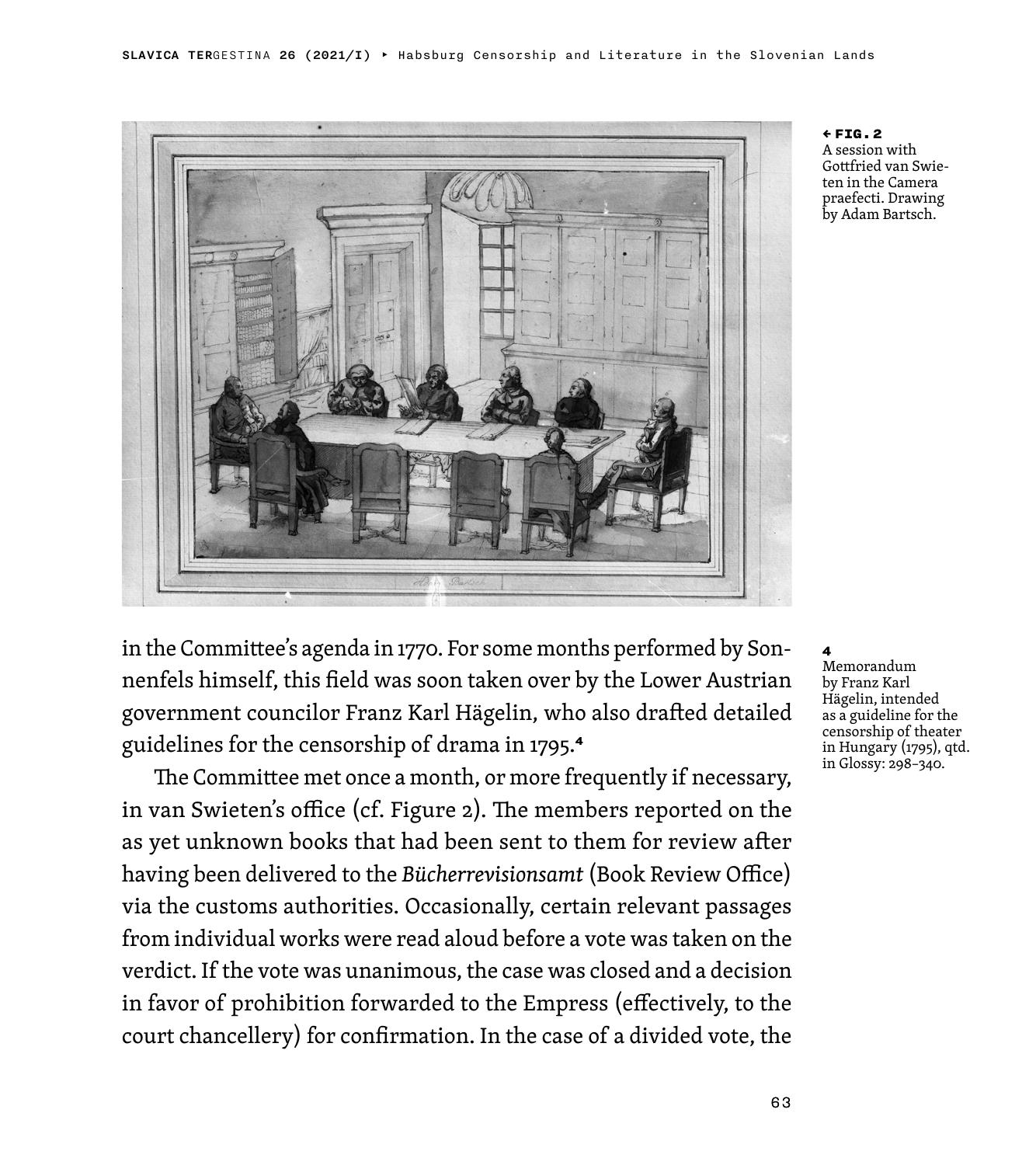#### 5

From a report to the Styrian government entitled "Kurze Nachricht von Einrichtung der hiesigen Hofbüchercommission", cited in Fournier: 419.

#### 6

The source is the database "Verdrängt, verpönt – vergessen?" (http://univie. ac.at/zensur).

respective case was deferred so that all censors could read the work in question and make up their minds. If the subsequent vote was still not unanimous, the individual opinions were documented and passed on to the Empress for her final decision. Lists of banned titles were compiled roughly every month and sent to the provinces; at the end of the year, they were collectively amended to the *Catalogus librorum prohibitorum*. The Committee sessions also included a strange ritual in which the banned books seized from private individuals were "immediately torn to pieces and destroyed by all of the censors and himself [the Committee Secretary]."<sup>5</sup> Only theological and political literature was incorporated into the imperial respectively archiepiscopal library if it was not already included in the holdings.

Until the founding of the Censorship Committee, information about the prohibition of individual writings had been propagated in the shape of a separate decree for each title. This process was protracted and inevitably led to errors and information gaps; it had been adequate only while the book market remained small and manageable. To eliminate its weaknesses, the continuously amended and updated *Catalogus librorum prohibitorum* was introduced in 1754. A total number of 4,701 prohibitions have been determined for the period from 1751 to 1780, equivalent to an average of 157 titles banned each year.<sup>6</sup> There are six Frenchmen among the top eight names of prohibited authors along with three Germans—one of whom (Frederick II) likewise often wrote in French. Voltaire takes the top spot, the Marquis d'Argens is in second place. Their part-time "employer," the Prussian philosopher king, comes in a close third—tied with Georg Friedrich Meier, a further philosopher focused on aesthetics and criticizing religion. Claude Joseph Dorat with his plays and works of prose stands out in the ranking as a conservative and anti-Enlightenment figure. Rousseau and the author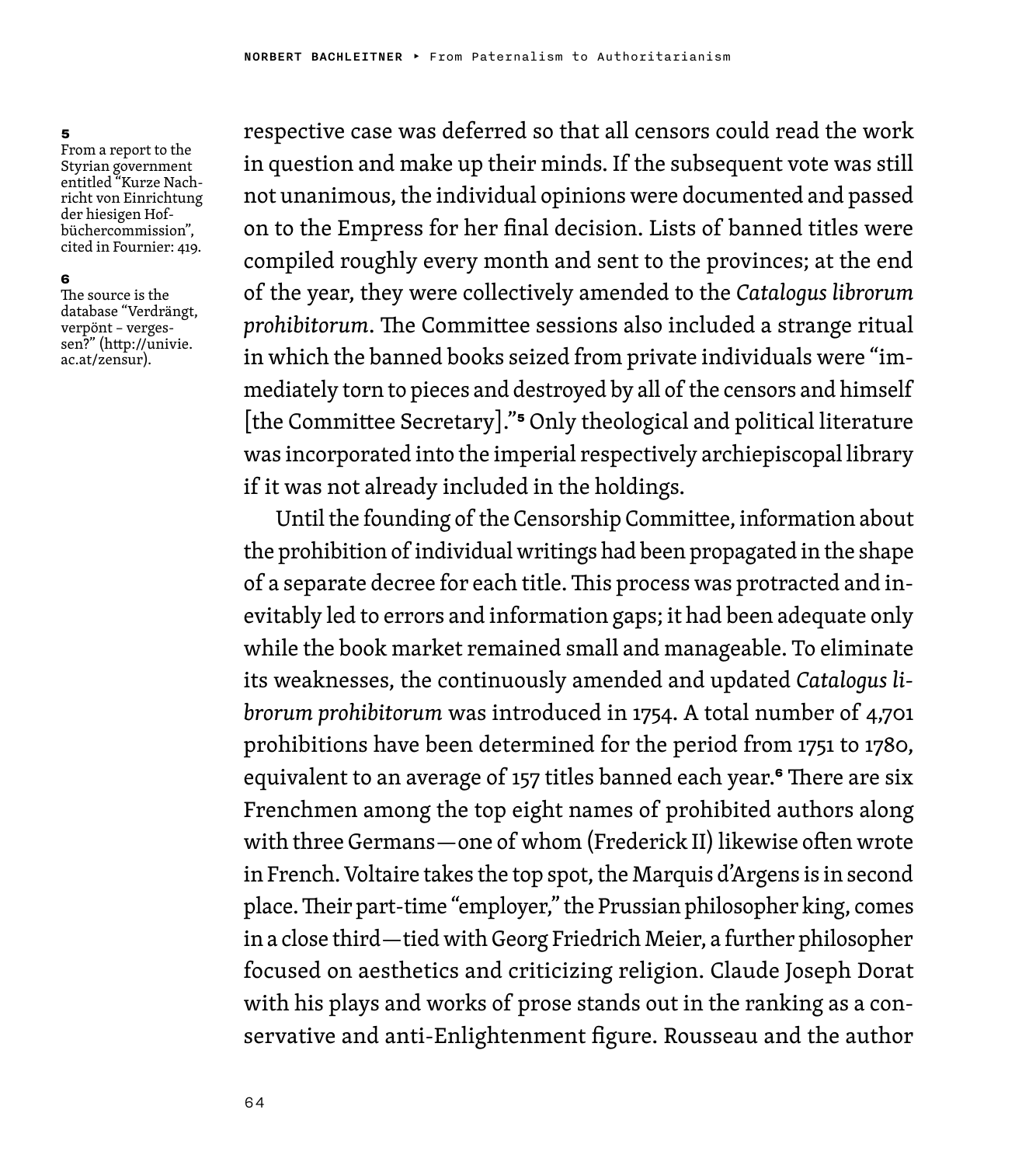of satirical and frivolous-libertine prose and epics Rétif de La Bretonne and Wieland round off the group of the most frequently prohibited Enlightenment notables.

The practice of distinguishing between the upper or educated classes and the mass audience goes back to the 1760s. Special permissions or *Scheden* are first mentioned in van Swieten's remarks on the organization of the Censorship Committee in 1762.<sup>7</sup> On October 4, 1766, a court decree stated that books containing only a few objectionable sentences should henceforth be allowed for use by educated readers (cf. Lavandier: 90). Members of the highest social circles generally did not even need to apply for *Scheden*; they used informal channels instead. Count Karl Zinzendorf, for example, noted in his diary how he had boxes full of forbidden books delivered from Frankfurt, Leipzig, and by ship from Marseille during his time as Governor of Trieste, that is between 1777 and 1780 (cf. Wagner).

### **3. Censorship in the Josephine-Leopoldine Era**

Josephinism has been defined as the Austrian variant of enlightened absolutism. The young and ambitious monarch continued the reforms begun by his mother, but his measures for restricting the influence of the Church and the religious orders were far more radical: Whereas Maria Theresa had carefully facilitated Jansenist reform Catholicism, her son attempted to completely secularize the state. One of the problems encountered by the reform plans was the antagonism between the impeding forces among the nobility and the estates on the one hand and the emerging middle classes on the other, who demanded the liberalization of the administration and economy, asserting freedom and equality as inherent rights.

"Kurze Nachricht von Einrichtung der hiesigen Hofbüchercommission" (February 1762), cited in Fournier: 418–420.

7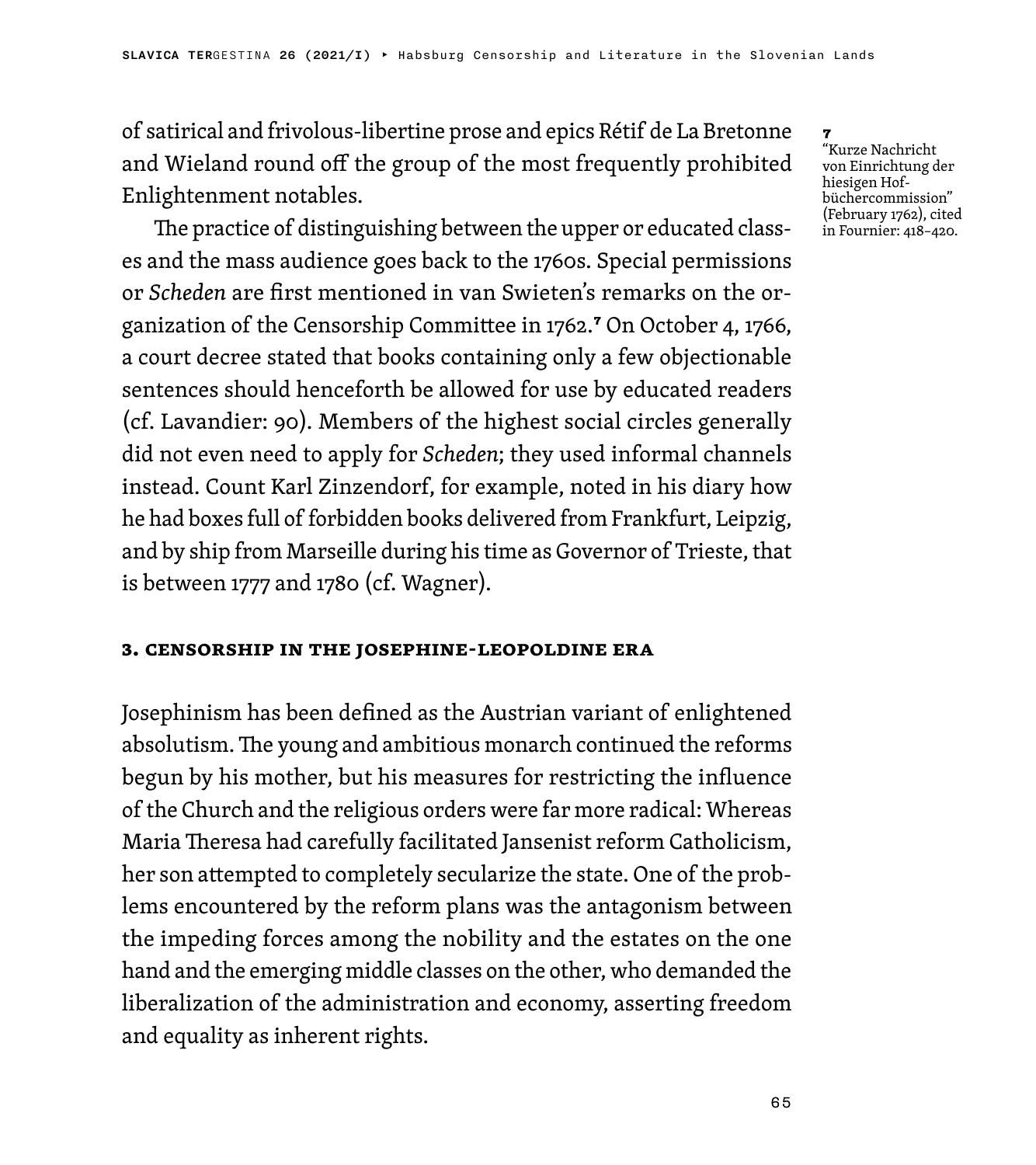Feudalism along with old institutions such as guilds designed to protect certain industries or trades against overpopulation and paternalism by the Church had no place in this concept. New publishing houses, printer's shops, and booksellers, on the other hand, were welcomed as promoters of the Enlightenment and enhancers of the state's income. Joseph viewed the book industry as a branch of commerce like any other, notoriously comparing it to trade in cheese (cf. Plachta: 70). The school reform initiated by Maria Theresa began to bear fruit, causing literacy to increase and the audience and demand for books to grow. Nevertheless, the reform package remained an instructional and disciplinary measure that upheld the principle of absolutism despite its endorsement of liberalism in certain details.

The Josephine practice of censorship was Janus-faced: Liberality and surprising strictness were equally present in its repertoire. Joseph initially wanted to centralize censorship as much as possible, and the corresponding measures were one of many attempts to modernize the monarchy and restrict the autonomy of the individual lands (cf. Wögerbauer). The censorship committees in the lands had decided on the prohibition or approval of manuscripts and books at their own discretion and subsequently often come to disparate results. Already practiced since the 1760s, the transmission of the Viennese prohibition decisions to the lands represented a first step towards standardization. In January 1780, monthly notification of the lands about the censorship decisions in Vienna (the lists of forbidden and allowed books) had been decreed anew (cf. Sashegyi: 17). Upon assuming power, Joseph went significantly beyond these measures by simply abolishing the committees in the lands entirely. The decree of June 11, 1781—frequently known as Joseph's "Censorship Patent"—established a central *Büchercensurshofkommission* in Vienna that was responsible for manuscripts and books within the entire monarchy.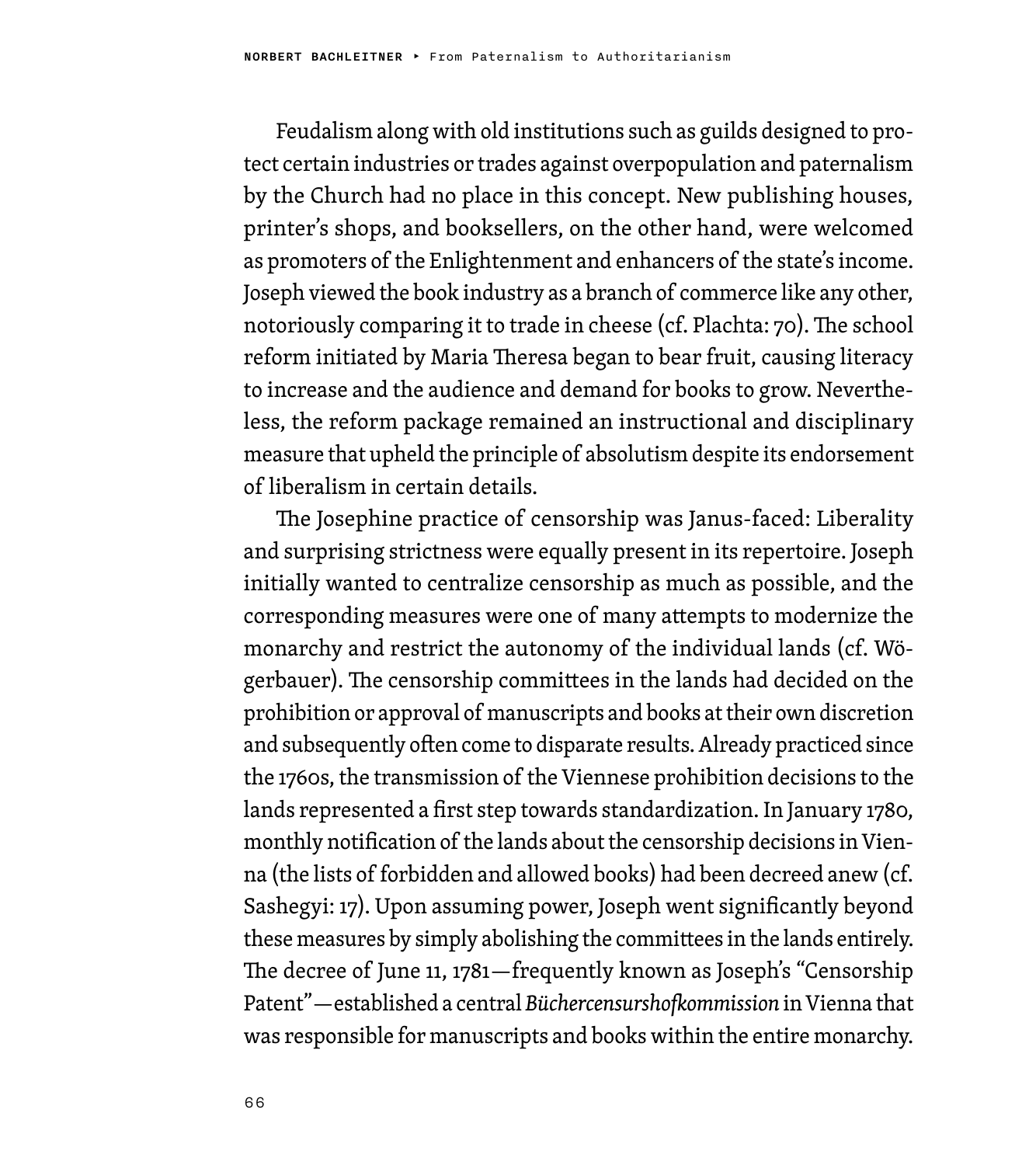Joseph's abovementioned decree of June 11, 1781 (see Zensurverordnung Josephs II.) stated that popular literature—especially "non-rhyming ribaldry"—was to be treated more strictly than scientific works, which only reached a small, educated readership anyway. In keeping with the Patent of Toleration issued in the same year, Protestant books were to be allowed for professed Protestants—as were writings critical of religion in general as long as they did not systematically challenge the Catholic faith. The same applied to criticism of objects and persons, "from the sovereign to the lowest subject," provided the author was identified by name. Furthermore, neither self-contained works nor periodicals should be banned due to individual questionable passages. The special privileges (*Scheden*) were done away with; any book was to be either forbidden or accessible to everyone. In practice, however, they appear to have still been granted.

Moreover, Joseph had the *Catalogus librorum prohibitorum*, which had grown considerably since the 1750s, revised and titles for whose prohibition there was no longer any reason deregulated. The revised catalog entitled *Verzeichniß aller bis 1-ten Jäner 1784 verbottenen Bücher* contained only 1029 works, of which 184 were new writings that had never been banned before. This means that the catalogs accumulated under Maria Theresa, which had included 4,701 works as mentioned above, were reduced to only 845 titles. The total of new editions prohibited in the Josephine decade amounted to 641. On top of the list of most frequently prohibited authors we find the prolific writer of popular Enlightenment texts, Karl Friedrich Bahrdt. The former Augustine father Karl von Güntherode was a like-minded author who increasingly devoted himself to religious satire. Friedrich von der Trenck was presumably targeted by censorship as a thorny case in the diplomacy between Prussia and Austria, while Joseph Großinger was a historian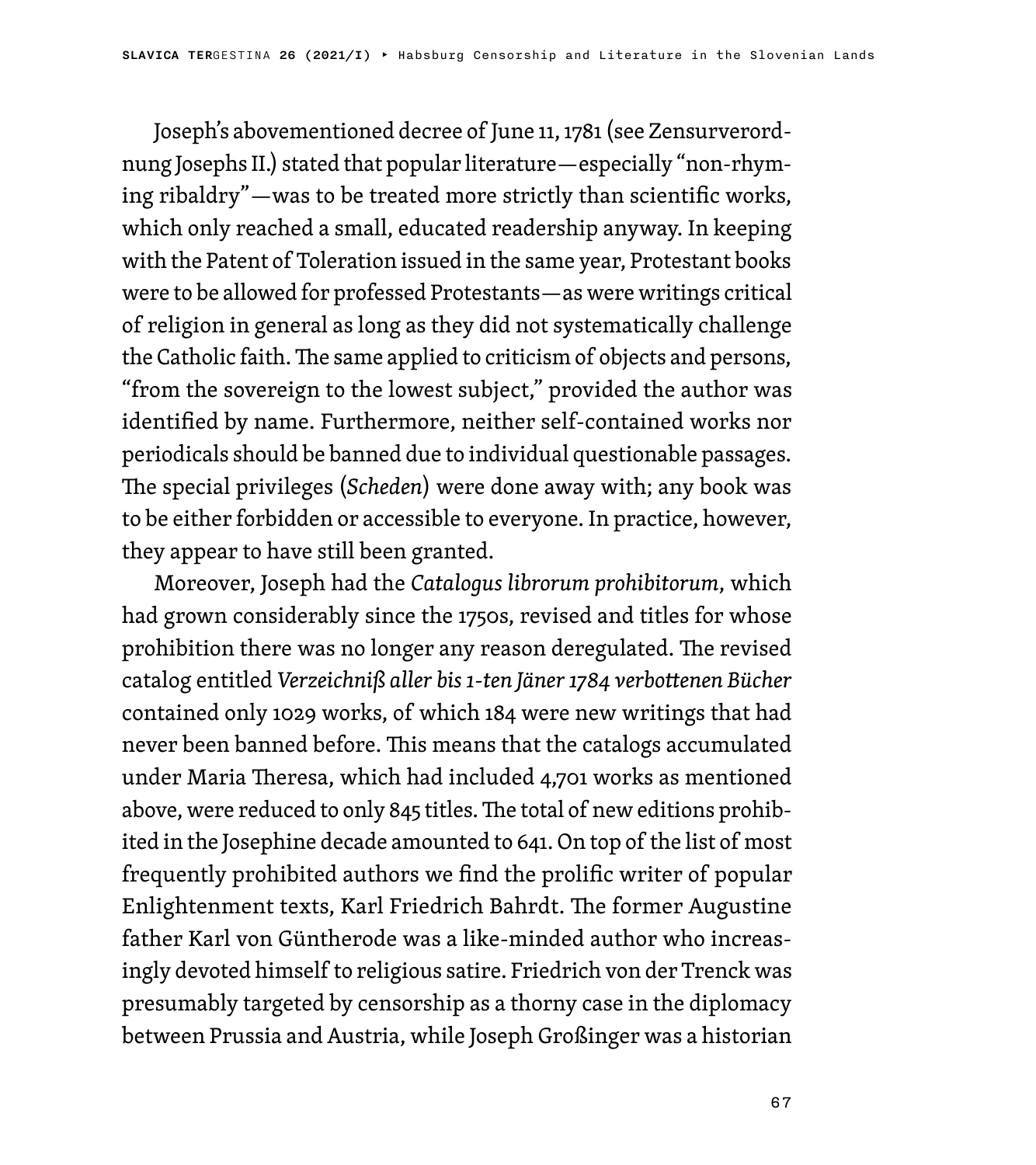and brochure author with a propensity for sensationalism—titles like *Babylon, oder das große Geheimnis der europäischen Mächte* (Babylon, or the great secret of the European powers, 1784) were characteristic for his work. The writings of Johann Friedel took a similar tack; among his banned works was *Galanterien Wiens auf einer Reise gesammelt, und in Briefen geschildert von einem Berliner* (Gallantries of Vienna collected on a journey and described in letters by a Berliner, 1784), whereas Christian Gottlieb Berger was dedicated to philosophy and pseudo-religious speculation.

On February 8, 1781, the new Censorship Committee headed by Count Chotek was appointed. The political and philosophical writings were henceforth censored by Baron Aloysius von Locella, the economic and military titles by court councilor Johann von Birkenstock, and the juridical and historical ones by Konstantin von Kauz. After lengthy discussions, the censorship reform entered into force on June 8, 1781 (cf. Sashegyi: 23, 27). The Censorship Committee, now officially called *Studien- und Zensurhofkommission* (Study and Censorship Court Committee) to emphasize the educational mandate of censorship, was directed by Gottfried van Swieten. Besides the office, Gerard van Swieten's son had also taken over the court library from his father; he dedicated himself entirely to the Enlightenment as interpreted by the Emperor and maintained close contacts to the Viennese literary scene. It therefore comes as no surprise that authors like Aloys Blumauer or Joseph von Retzer were likewise employed as censors, at least intermittently.

On April 8, 1782, the Censorship Committee was suspended, meaning that the censors could henceforth decide independently and simply send a report with a brief justification of their verdict on each reviewed work to the president of the Study and Censorship Committee; the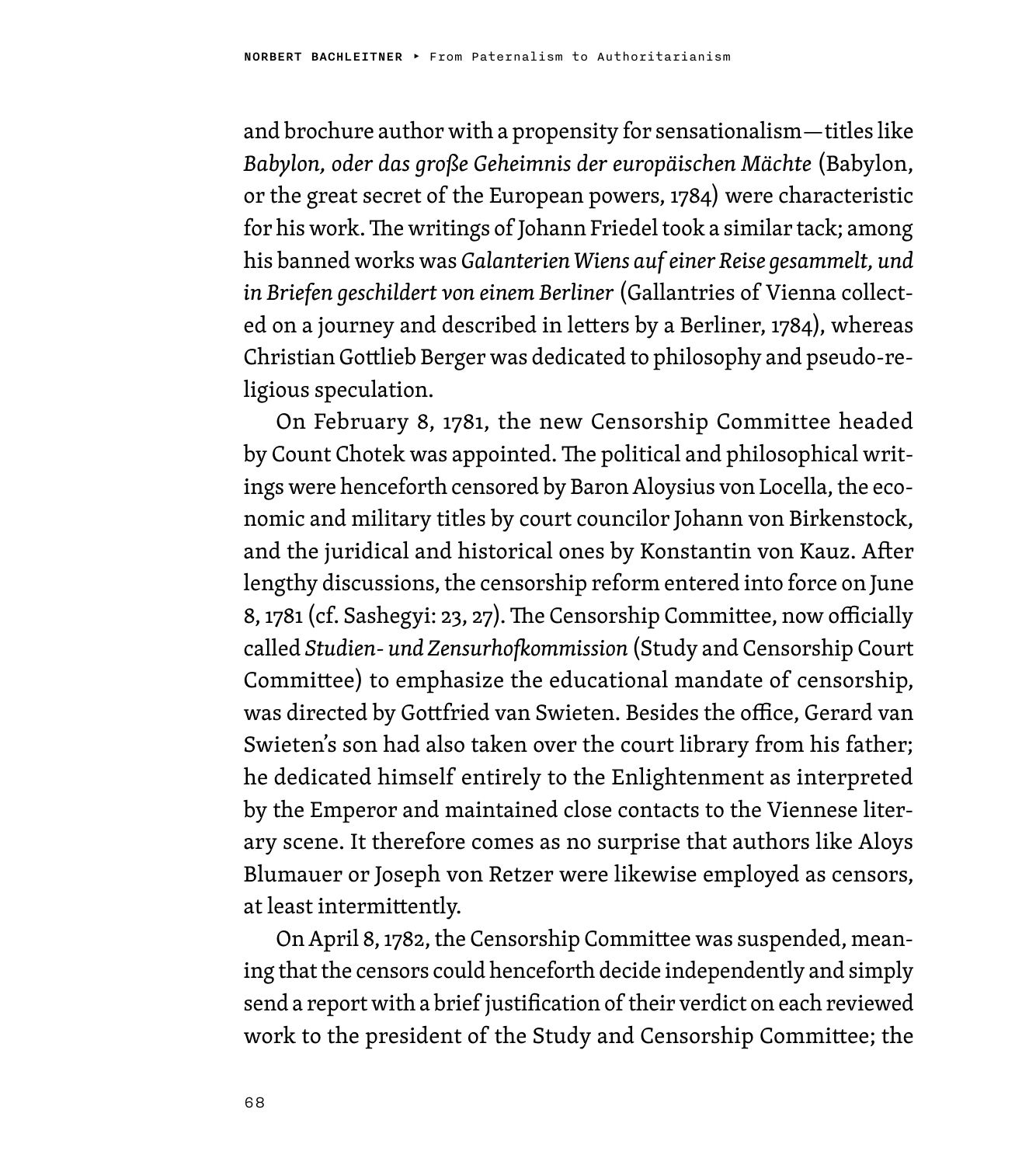committee had to convene only in difficult cases. In 1784, the verdict of "typum non meretur" (not deserving of being printed) was introduced, which was aimed at light fiction and indicated meaninglessness in terms of content rather than style. Publications by Jansenists, Jesuits, and Freemasons as well as works about them were permitted; as mentioned above, the Church was excluded from the censorship process. What was more, the secular censorship occasionally banned writings by the Vatican, including papal bulls, breviaries, missals, and regulation books for Catholic orders, thereby perpetuating the conflict with the Archbishop of Vienna. That this conflict was in fact a power struggle for control over the state is evidenced by the fact that a decree issued in 1774 had ordered "the instruction by Gregory VII about the power of the pope to depose monarchs 'to be pasted over with a paper'" in the breviaries (qtd. in Sashegyi: 33). Such prescriptions to cover up passages in ecclesiastical writings became quite frequent during the 1780s. Pius VI's visit to Vienna in 1782 in reaction to Joseph's church reforms represented the culmination of the power struggle between the Holy See and the Holy Roman Emperor. It ended in a stalemate of sorts.<sup>8</sup>

Changing to political agitation, tolerance was not experienced by the bookseller Georg Philipp Wucherer, who had been printing radical oppositional literature by authors from Vienna (like Johann Jakob Fezer, Franz Kratter, and Joseph Richter) as well as from elsewhere (Karl Friedrich Bahrdt) since 1784 and was also convicted of selling banned books (cf. Sashegyi: 123–124). Wucherer sometimes had books printed on his behalf sent to Viennese booksellers by other foreign traders in order to cover his tracks and prevent the censors from taking action. When he was eventually also identified by the bookseller, author, and Freemason Johann Joachim Christoph Bode from Weimar as the Viennese executive member ("Diözesan") of the radical *Deutsche Union* founded

#### 8 The mentioned events have been portrayed by numerous authors; cf. e.g. Wangermann 2004: 72–82.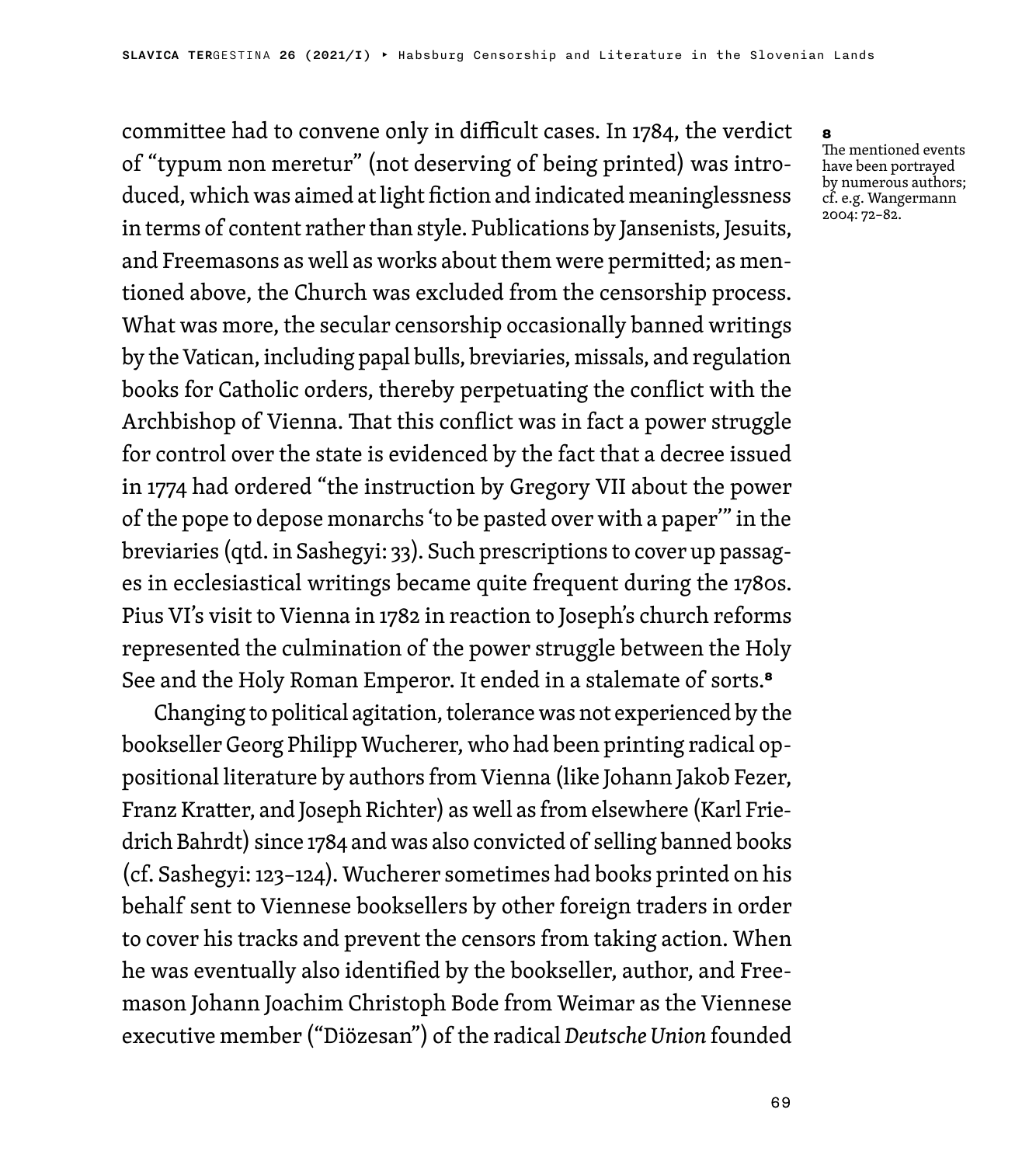$\alpha$ The list of seized items is printed in Frimmel: 211–214; cf. also Winter.

#### 10

According to Sashegyi: 125, based on State Council documents.

by Karl Friedrich Bahrdt—a secret society in the spirit of the Illuminati whose primary goal was to facilitate correspondence between radical authors—the police decided to use an *agent provocateur* posing as a "Hungarian cavalier" to end the bothersome publisher's activities. The covert agent persuaded Wucherer to sell him a book prohibited by censorship, namely the anonymous pamphlet *Die Gesunde Vernunft, oder die übernatürlichen Begriffe im Widerspruch mit den natürlichen* (Healthy Reason, or the Supernatural Concepts in Contradiction to the Natural Ones, London 1788). Wucherer thus committed an offense, even though it was only a minor infraction punishable with a fine of 50 guilders; the printing and possession of banned books alone did not represent a violation since it was permissible, for example, to sell them abroad. The police were merely tasked with monitoring and preventing the circulation of prohibited writings. Wucherer was subsequently arrested, and the police searched his business premises, discovering a large number of forbidden and uncensored books including works by Bahrdt, Joseph Richter, and Aloys Blumauer.<sup>9</sup> Although possession of these books did not constitute an offense in itself as mentioned above, Wucherer was sentenced to a blanket fine of 1000 ducats at the Emperor's behest. In addition, his stores of books were destroyed and his company dissolved, and he and his family were expelled from the country (cf. Wangermann 1966: 53–55).

In fact, Wucherer's case indirectly caused the reintroduction of precensorship. After it had been possible since a decree issued on February 24, 1787 to print manuscripts in Vienna without permission from the Censorship Committee (although the resulting books did have to be censorially approved after their printing), preventive censorship came into force again on November 24, 1789.<sup>10</sup> Joseph II was by no means prepared to give up his control over the population and its reading, and even his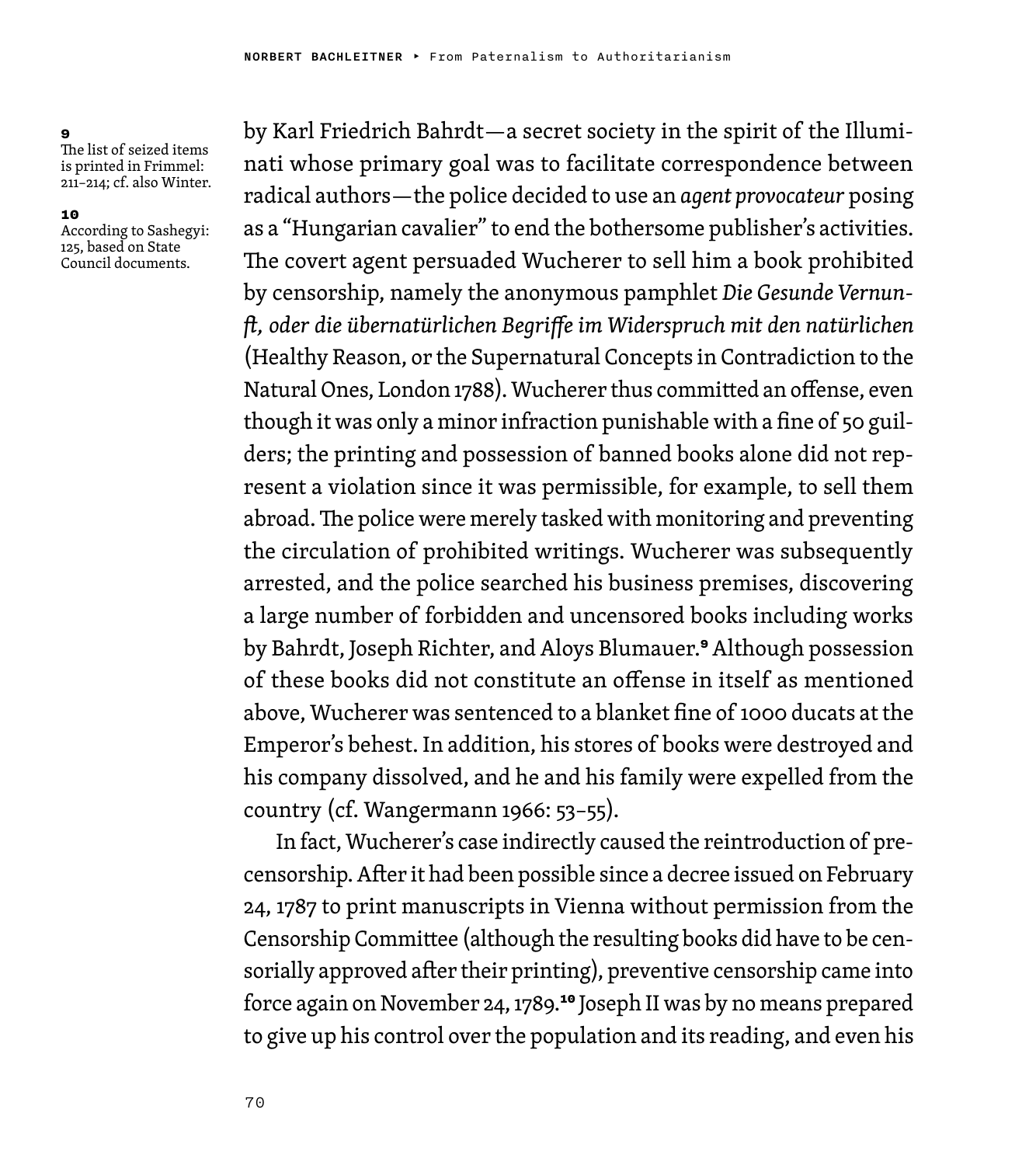more enlightened advisors and allies were not consistently liberal. As decrees forbidding the printing of manuscripts without censorial permission under threat of punishment are preserved even for the phase of putative "freedom of the press" under Joseph II frequently asserted in research, this terminology cannot be upheld.

The veritable flood of pamphlets inundating Vienna as a consequence of the "freedom of the press" according to various commentators, including Aloys Blumauer in *Beobachtungen über Österreichs Aufklärung und Litteratur* (Observations on Austria's Enlightenment and Literature) and Johann Pezzl in his *Skizze von Wien* (Sketch of Vienna), was more myth than fact. Although Wernigg's thorough *Bibliographie österreichischer Drucke zwischen 1781 und 1795* (Bibliography of Austrian Prints between 1781 and 1795) comprises roughly 6,300 entries, it should be noted that the author extends the phase of "freedom of the press" to 1795—thereby making it at least three years longer than it actually was, since the reaction already began during the reign of Leopold II. In addition, Wernigg found it sensible to include the entire oeuvre of the most important authors, including many works published before or after the period stipulated in the title. Ultimately, this means that the "flood of pamphlets" amounts to between 2,000 and 3,000 titles at most, distributed across an entire decade.

Leopold II initially continued Joseph's ostensibly liberal course, for example by allowing anti-aristocratic writings that challenged the nobility's claims with reference to the French Revolution and were characterized by "a satirical, sometimes caustic tone" to be published under circumvention of censorship (Reinalter: 97). He also defended the citizens' right to form corporate bodies as well as the peasants' demands for liberation from feudal burdens. On the other hand, he returned to stricter censorship principles of the kind that had been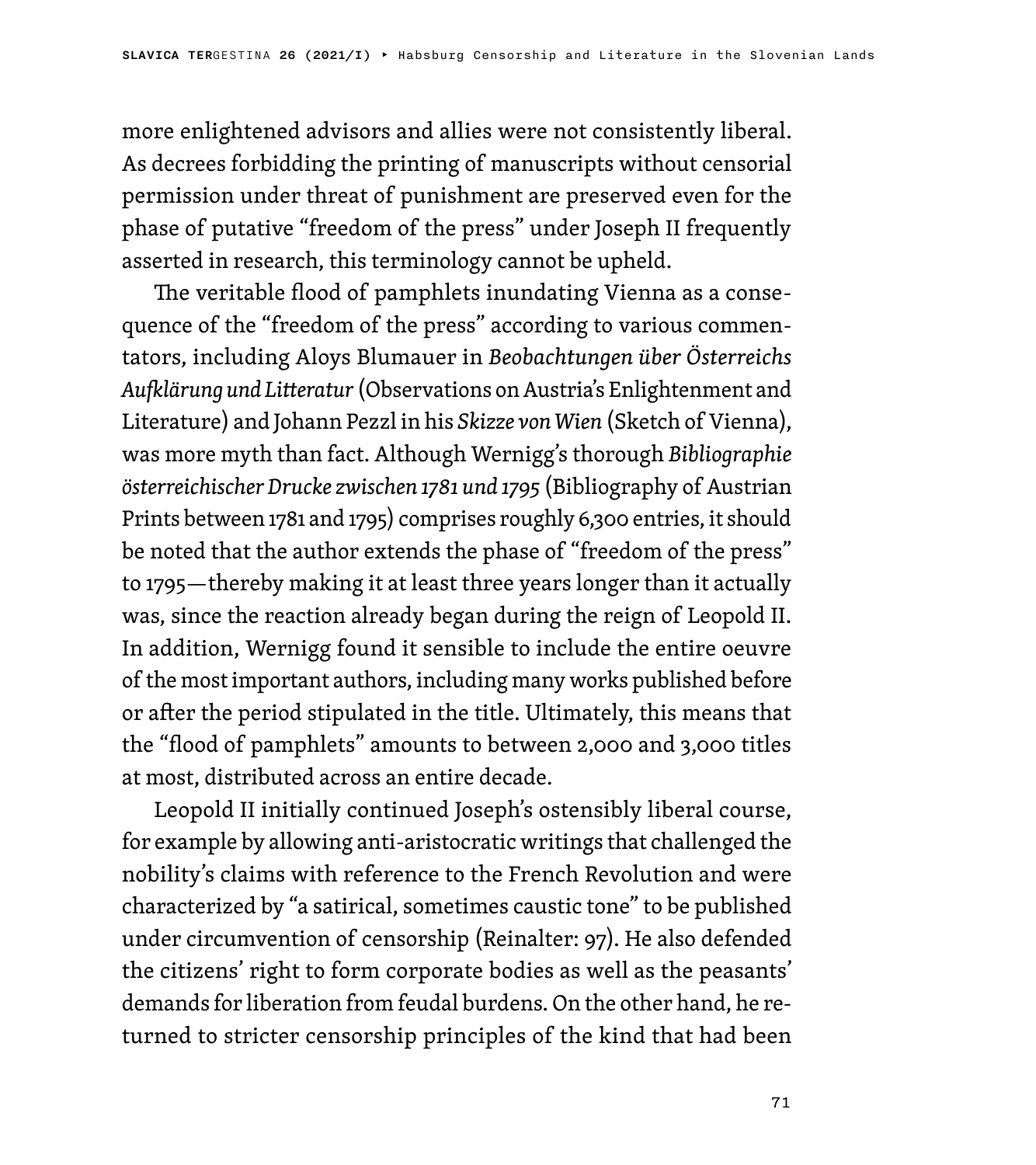in place under Maria Theresa. Leopold's court decree of September 1, 1790 stipulated the maintenance of general calm within the state and prohibited anything that diminished obedience to the sovereign or caused "skepticism in spiritual matters" (qtd. in Giese: 385). Foreigners suspected of revolutionary agitation were monitored by the police. In this sense, Leopold paved the way for the reaction under his successor Francis II.

## **4. Censorship as an Instrument of Repression: Between the French Revolution and Student Unrest (1792 to 1820)**

The first five years of the period discussed in this section form the transition phase between the instructionally oriented and Enlightenment-focused censorship regime to the strictly prohibitive system instituted by Emperor Francis II in the post-revolutionary era. The Enlightenment from above had bred an authoritarian state, and the unity between the sovereign's decisions and the will and interests of his subjects, which had formed the basis for the monarchy under Joseph II, turned out to be an illusion. While the focus of censorship during the previous decades had been placed on enlightening the citizens and promoting their happiness, it now explicitly served to maintain the "peace of the state" and suppress any ideas that "confound its interests and its good order," as Metternich explained (qtd. in Heindl: 42).

Following a court decree issued on February 10, 1792, the Bohemian-Austrian Court Chancellery inherited the censorship agendas from the discontinued *Studien- und Zensurhofkommission*. This meant the end of collegiate treatment of censorship questions; censors now submitted their individually compiled reports, based on which an official at the Court Chancellery made the final decision regarding permission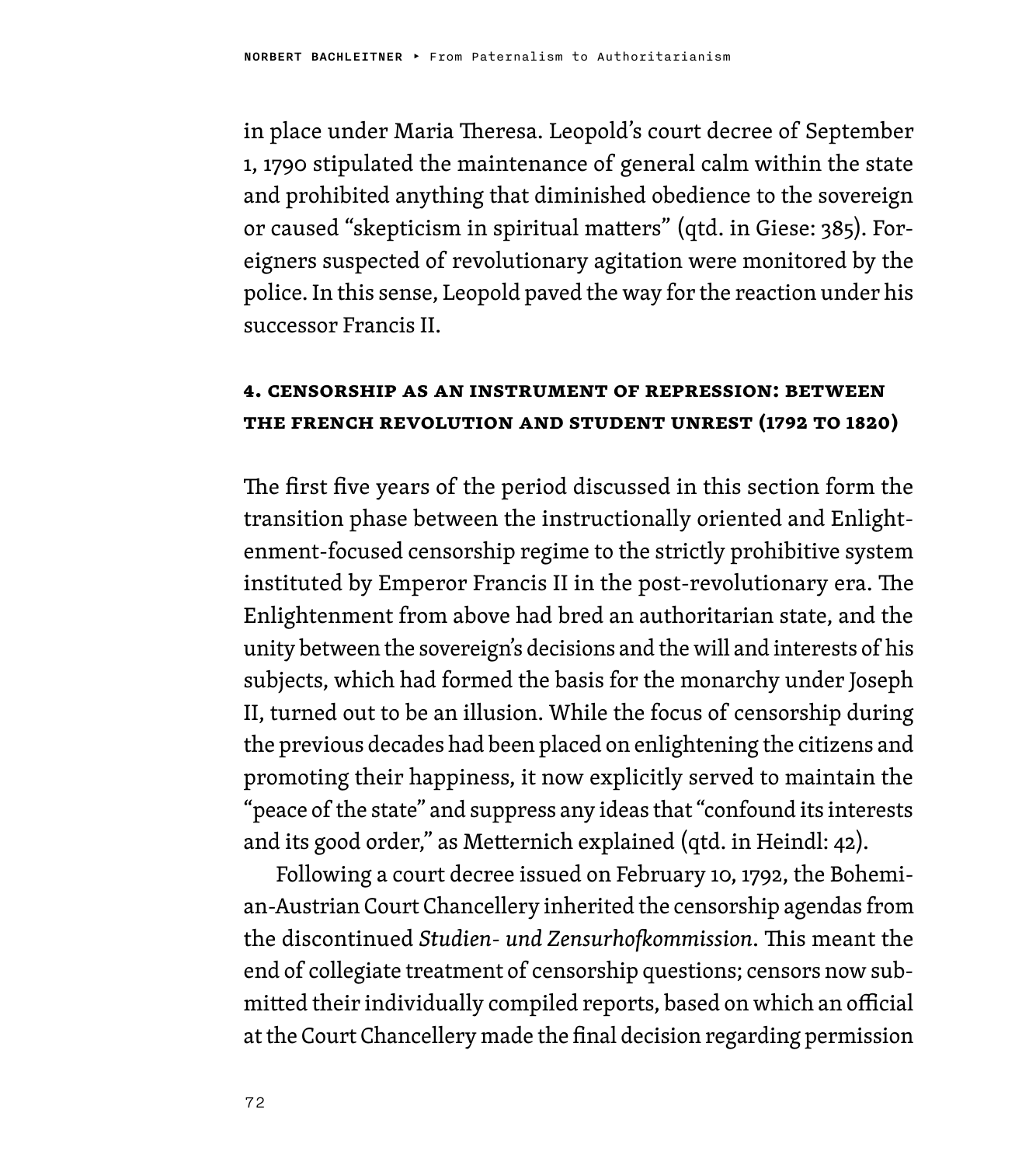or prohibition. A further court decree issued in February 1793 reminded the censors that books painting the French Revolution in a positive light were to be allowed neither for printing nor for import. A General Censorship Ordinance subsuming the previous partial enactments was issued on 22 February 1795 (see Hofdekret). Manuscripts could not be printed nor books produced abroad be sold without prior approval. Reprints and translations had to be submitted for censorship like manuscripts, and the same applied to catalogs of books offered for sale or auction. Sending manuscripts forbidden in Austria to other countries for printing was forbidden. Most of the paragraphs in the General Censorship Ordinance were obviously designed to put an end to misuse in the book production and distribution process.

As a result the prohibition numbers reached a level that would remain unmatched even at the end of the pre-March period despite the massive increase in literary production. The increase in the number of prohibitions of printed works is most significant in 1795 (779) to around three-and-a-half times the value for 1793 (226). The high rate of prohibitions reached in 1795 was maintained until 1802 before the numbers of banned titles quickly dropped to less than a tenth of the value for 1802 until 1815, the year of the Congress of Vienna (1802: 741, 1815: 57). Prohibition activity stagnated between 1815 and 1818, after which a marked increase can be observed. The reason is clear: Following the Wartburg Festival, the start of the student uprisings, and especially the murder of Kotzebue, the political climate became tense once again. The increase in prohibitions marks the beginning of the pre-March period in Austria. Austrian writers were forced to adapt their activity to the situation by effectively practicing self-censorship, and literature published outside the Monarchy had to be treated equally strictly. On the top on the list of prohibited writers we find mainly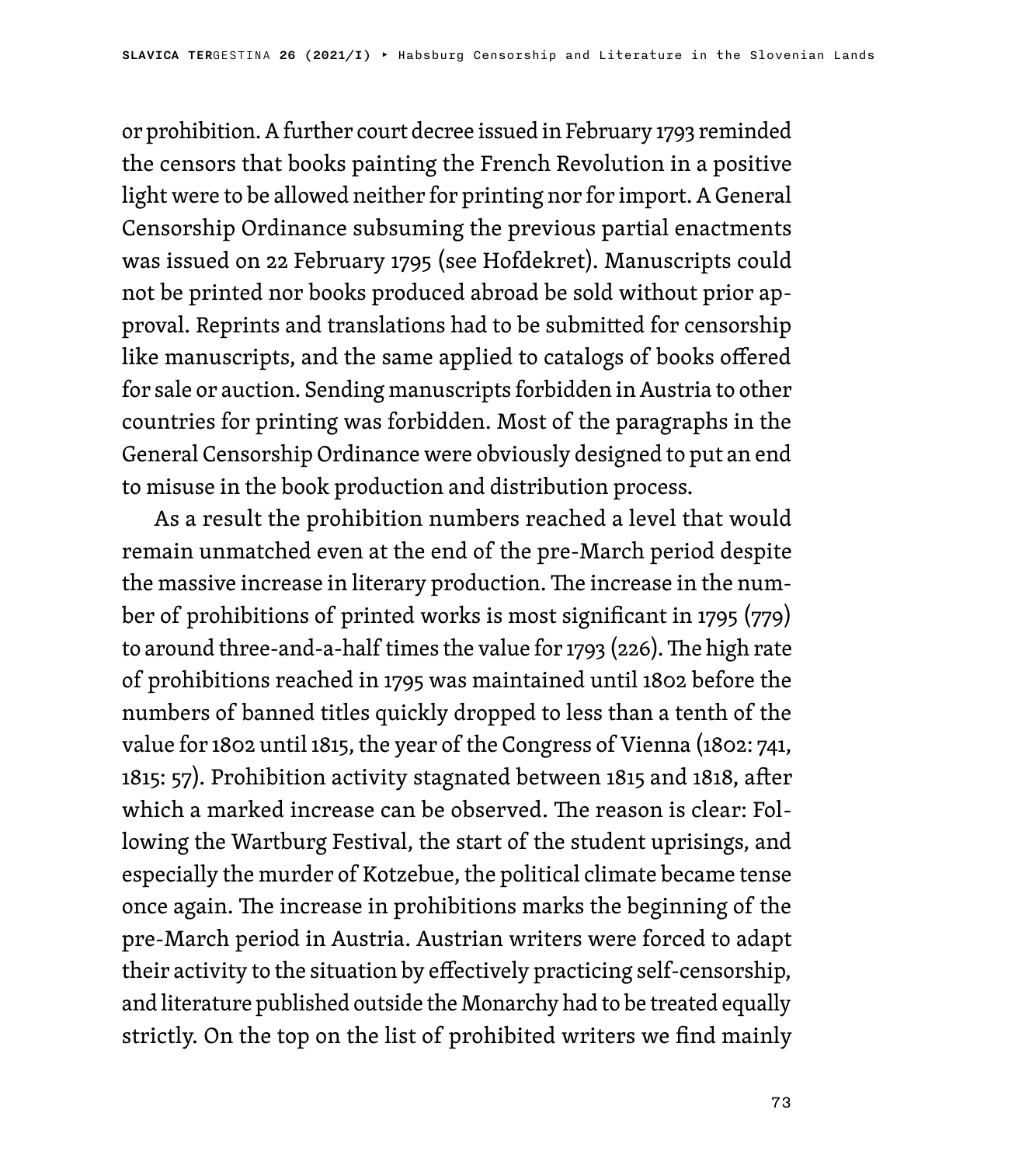German authors of popular novels and plays such as Johann Friedrich Ernst Albrecht, Christian August Vulpius, Carl Gottlob Cramer, Johann Ernst Daniel Bornschein, and August von Kotzebue.

In 1801, responsibility for censorship was transferred to the *Polizeihofstelle* (Court Police Section) established in 1792. It was presided over until 1804 by Count Johann Anton Pergen, who had been urging for censorship to be included in the Section's duties for a long time since he was of the opinion that the surveillance of literature represented a facet of national security. From 1816 to 1848 the Court Police Section was subsequently headed by Count Joseph Sedlnitzky, who was infamous for being a narrow-minded fanatic (cf. Hadamowsky: 301). The censors had to report to the Court Police Section, they were to combine the abilities of a good official accustomed to following regulations with the qualities of a scholar. In addition, they were expected to be proficient in as many languages as possible and possess political intuition. Thus, they were recruited from among scholars and higher clerks who kept abreast of one or more fields of knowledge, many of them even actively published their own writings. The number of permanently employed "genuine" censors fluctuated between eight and thirteen in the period covered here; additional temporary censors were employed in times of heavy work loads.

In the course of his military campaigns, Napoleon conquered large areas of the Habsburg Monarchy and even occupied its capital twice for several months, once in late 1805 and then again from May to November 1809. The French administration abrogated censorship altogether, as a result several publishers promptly began marketing books that had previously been prohibited, e.g. uncensored editions of the works of Schiller, Voltaire, and Wieland. A considerable number of books traditionally frowned upon in Austria were immediately banned again following the withdrawal of the French forces.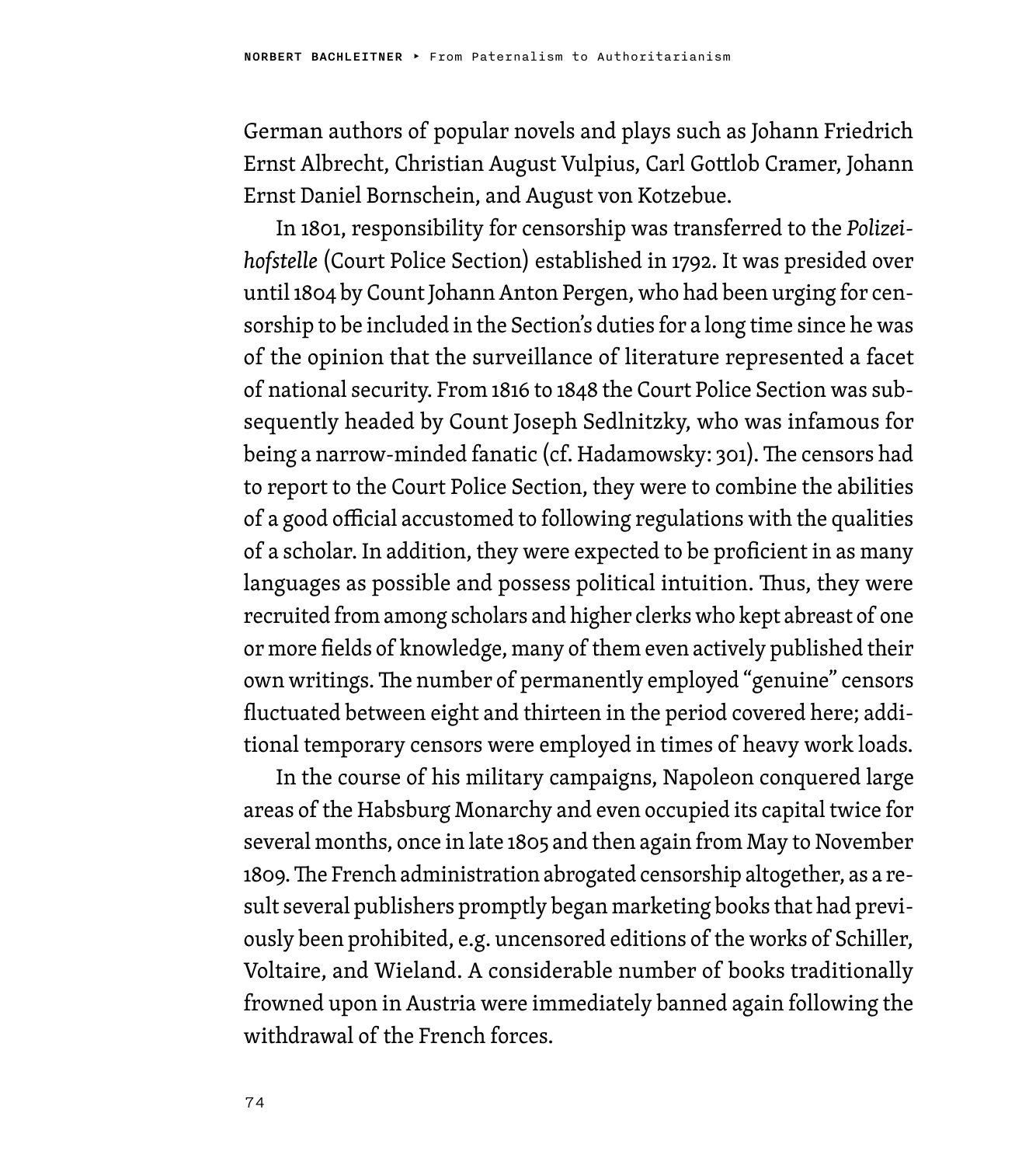In January 1810, a relatively liberal patent entitled *Vorschrift für die Leitung des Censurwesens und für das Benehmen der Censoren* (Regulation for the Administration of Censorship and for the Behavior of Censors) was issued (reptd. in Marx 1959: 73–76). It was meant to increase Austria's international prestige by promulgating comparatively mild censorship rules but, nevertheless, it established a paternalistic regimen. The motives for censorship were defined as protection of the monarch and his dynasty, of foreign governments, of religion and morality as well as the honor of individuals against defamation. Tolerance was promised to serious and innovative scientific contributions, while worthless light fiction such as novels of chivalry or ghost stories would be met with the full severity of censorship. The most important political reason for prohibitions were attacks on the imperial family. In this regard, even a novel like Mme. Barthélemy-Hadot's *Clotilde de Hasbourg ou le tribunal de Neustadt* (Clotilde of Habsburg or the Tribunal of Neustadt, 1810), a family saga set in the fourteenth century and revolving around Rudolf the Founder, was considered insulting because it portrayed "some [members of the Habsburg dynasty] as so unnaturally depraved and despicable as [it does] others, the repressed, as virtuous and likable." (Censorship reports). Not even Heinrich von Kleist was immune to accusations of immorality. His tale "The Earthquake in Chile" was rated "damnatur" in January 1811 by the censor because of a scene of seduction in a convent and the "most dreadful" outcome (ibid.). The *Vorschrift* remained in force until 1848 and represented the only guideline for the censors during this period. It was reaffirmed and distributed to the censors throughout the Monarchy in lithographed form as late as 1840.

The *Bücherrevisionsämter* (Book Review Offices) respectively the local censors were allowed to admit shorter, obviously unproblematic—and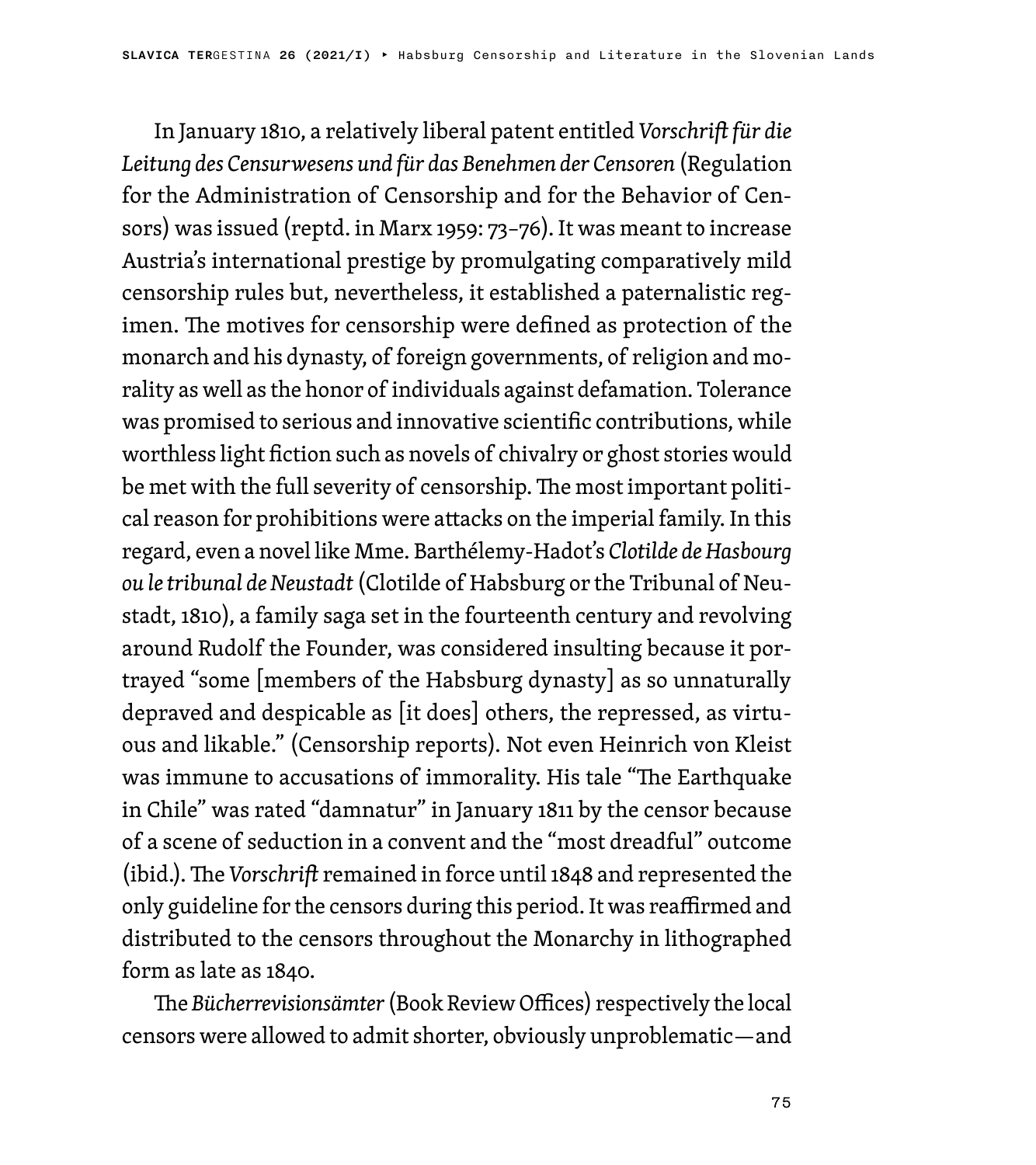in particular non-political—manuscripts and books of their own accord, thereby clearing them for printing, and to request minor changes or omissions in the case of manuscripts. The book reviewers in the crown lands were not permitted to impose prohibitions, however these had to be issued by the Court Police Section in Vienna. Exceptions to these limited competencies of the Book Review Offices in the capitals of the crown lands were the offices in Lemberg, Milano, and Venice, where all manuscripts for works to be published as well as books in Polish respectively Italian arriving from abroad were assessed. The lists of forbidden respectively permitted books reveal that this approach suggested itself due to the sheer quantity of writings published in these languages. The Book Review Offices also formed relay stations within the censorial process, they accepted the submitted manuscripts along with books slated for reprinting and passed them on to suitable censors in case of concerns. All books arriving from abroad and as yet unknown and therefore neither allowed nor banned in Austria, had to be submitted to the censorship process. The censorial reports on foreign books had to be forwarded to the Court Police Section for the final decision on their verdict. In addition, the reviewers maintained handwritten cumulative thesauruses of prohibited publications. Last but not least, the Book Review Offices also accepted and processed the applications for *Scheden*, the special permits for purchase of prohibited works.

### **5. Censorship in the pre-March Period (1821–1848)**

The (German) nationalist movements that had previously been welcome in connection with the liberation from Napoleon's occupation were increasingly being perceived as a threat by the Austrian government as well as by the rulers of other countries since they simultaneously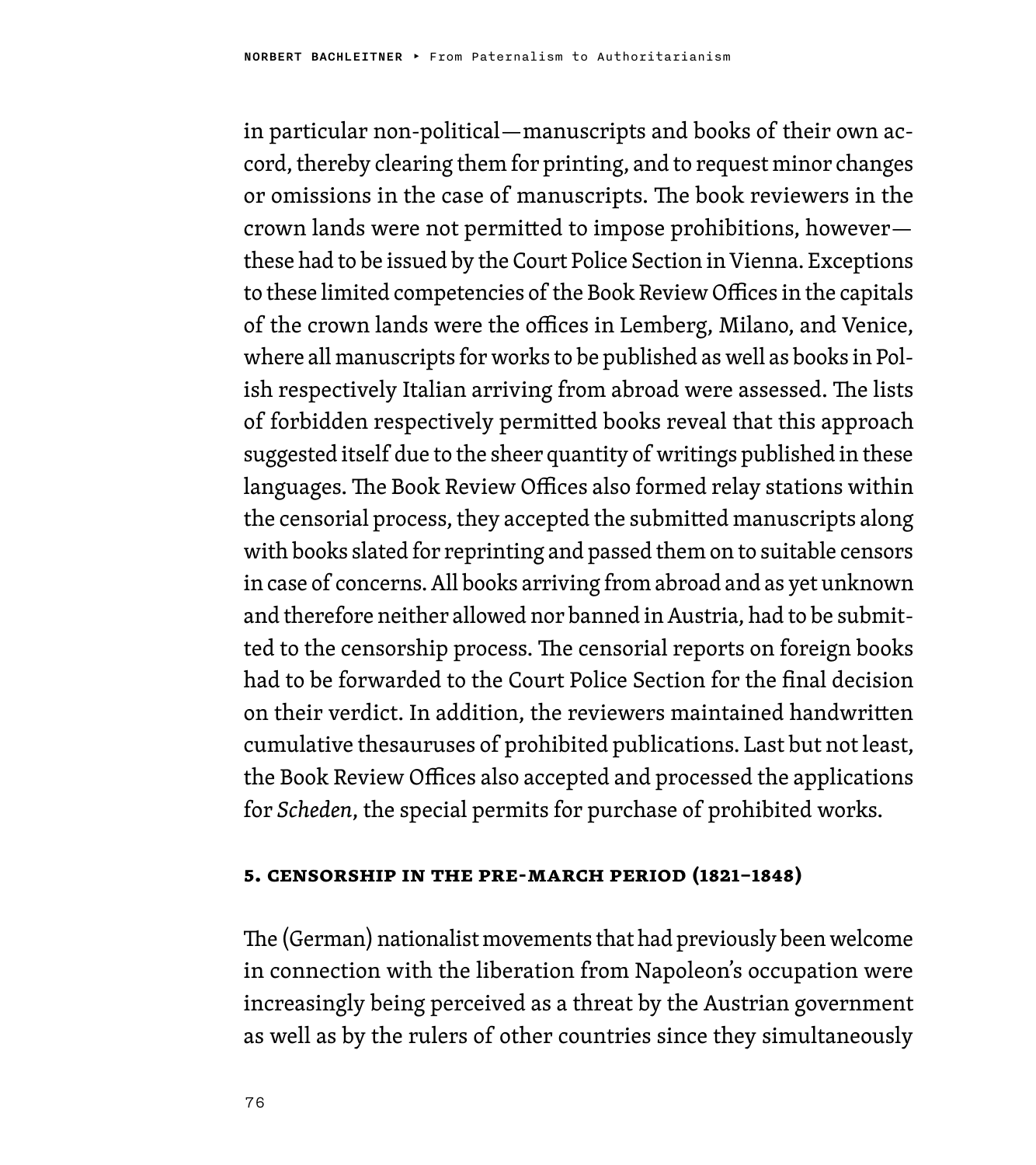advanced liberal political ideas. The first conflicts concerning Austrian rule arose in Lombardy and Venetia, with Galicia respectively Poland likewise becoming centers of nationalist independence efforts not long thereafter. The monitoring of communication by way of printed texts was now accompanied by the observation of suspicious persons. The first secret societies to attract attention were the Italian ones, with the best-known among them being the Carbonari, while the activities of the supporters of the Greek liberation movement came into focus in the 1820s (cf. Noe). Lord Byron was observed during his sojourn in the Italian states. It is hardly necessary to note that numerous of his works were to be found on the lists of forbidden books. He never made a secret of his disdain for the Austrian "Huns" and "barbarians" who were preventing liberal progress. It was no wonder that Metternich could easily be convinced of the danger posed by the Englishman on the Italian peninsula. On December 25, half a year after the revolution in Naples, he reported to the Emperor:

*Englishmen with such radical principles as […] Lord Biron [sic] applies in Ravenna and as are known […] from the Lords Kinaird and Hamilton must be viewed as the most dangerous apostles of independence and revolution and should therefore, without accepting any objections from the British Government about intolerance against its subjects, be kept away from the peninsula by way of joint measures by all Italian governorates. (Brunner: 32)*

A second restoration campaign followed after the July Revolution of 1830 in France with the overthrow of Charles X. The Hambach Festival in May 1832 further stoked the fear of revolution, and the concerns regarding a Europe-wide conspiracy against the continent's monarchs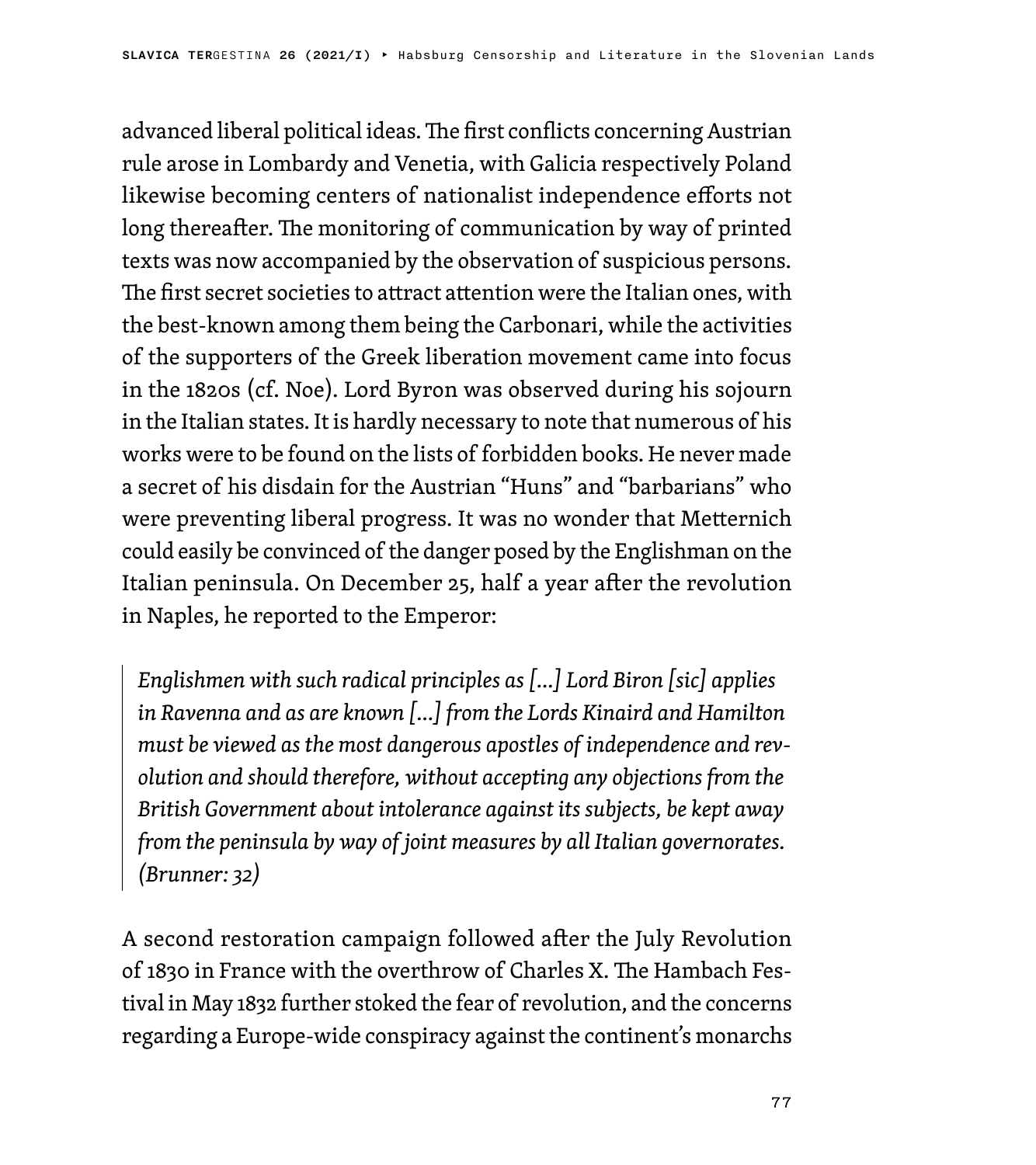increased. In order to sharpen the tools of censorship, the verdict "damnatur nec erga schedam" was reintroduced in 1836. It meant that only the Emperor himself could grant special permission to read the corresponding title. The same applied to the formula "remove from cirulation", which was usually applied to newspapers, periodicals, or continuous works like encyclopedias and amounted to a prospective *Debitverbot* (prohibition on placing an order for the work with an Austrian bookseller) or *Pränumerationsverbot* (prohibition on mail orders). In particularly turbulent times, seizures of books were also ordered more frequently, with the respective titles marked as "damnatur and to be confiscated" in the prohibition lists. The focus was on radical liberal writings assessed as revolutionary, and such seizures were applied to works published by Hoffmann und Campe in Hamburg, Hoff in Mannheim, the *Literarisches Institut* in Herisau/Switzerland, and several other printers. Mitigations of prohibition verdicts were rare but did occasionally occur—for example in the case of extolments of Napoleon, which were tolerated from 1832.

Evidence on the number of *Scheden* applications is lacking. At any rate, it is clear that it was mostly members of higher societal strata, and occasionally middle-class individuals considered reliable, who received *Scheden*. This practice of allotting the special permissions can be illustrated using the example of Eugène Sue's successful novel *Le juif errant* (The Wandering Jew, 1844/45), a fantastic story about a conspiracy of the Jesuits attempting with dishonest means to gain control of the gigantic inheritance of a family. It was forbidden in Austria primarily due to its anti-clerical aspects. But besides anti-clerical and anti-monarchistic passages as well as regular frivolous scenes, Sue's novels also featured a certain political explosiveness especially visible in the descriptions of poverty in the *Mystères de Paris* (Mysteries of Paris). As preserved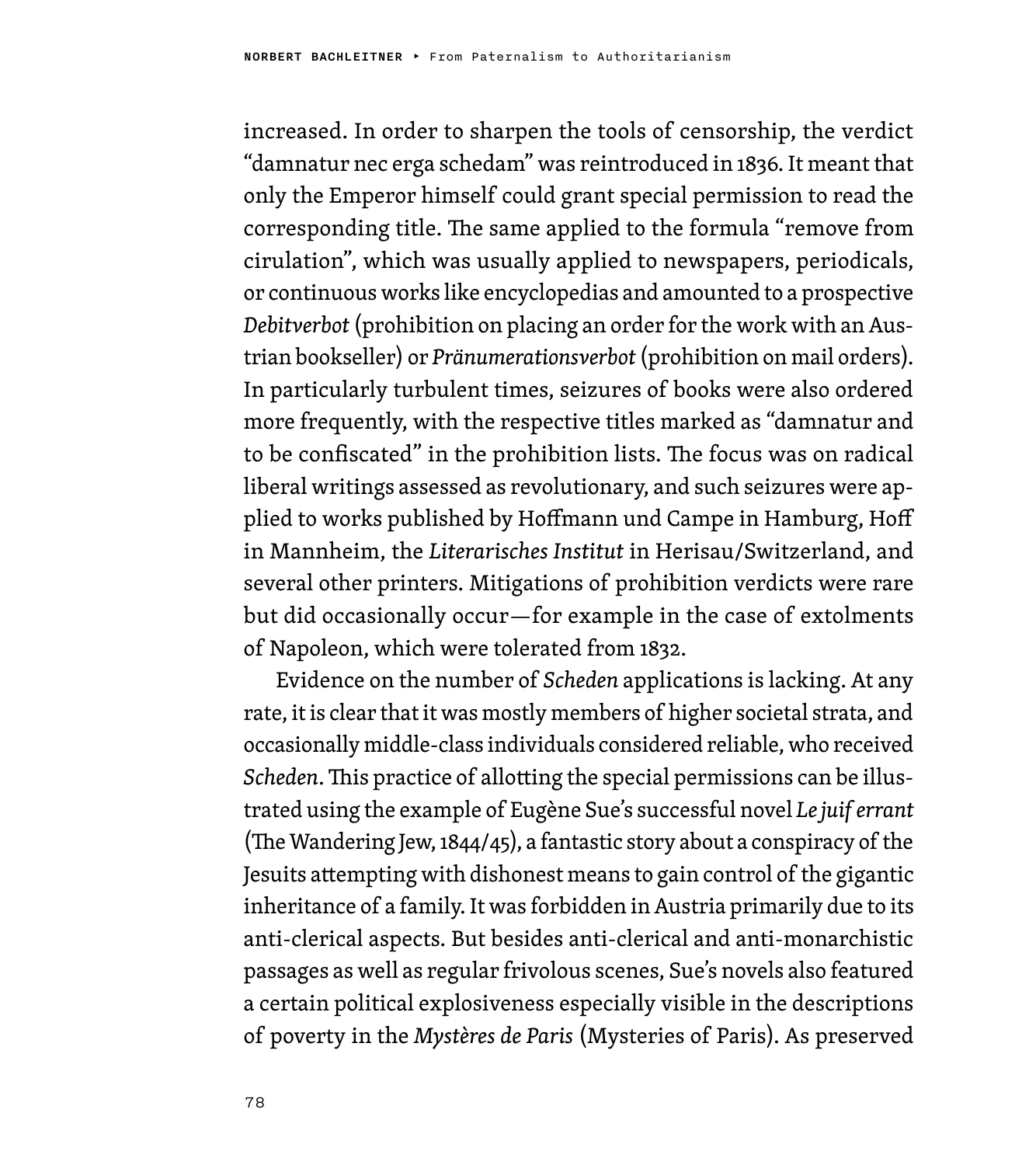applications from Prague show, permission to obtain *Le Juif errant* was granted to a number of illustrious persons including Count Auersperg, Count Joseph Matthias Thun-Hohenstein, Count Johann zu Salm, Countess von Salm, Countess Johanna von Thun, Count Oktavian Kinsky, and Prince Karl zu Liechtenstein (see Applications for Scheden).

For members of the middle class, the prospects of receiving a *Scheda* were limited at best, and at times their profession prevented them from being granted permission despite their trustworthiness. The Milanese seller of music supplies Ricordi, for example, was considered to be in the best possible repute, yet the authorities feared that he might "render information" from the periodical *L'Illustration* he had applied for to his customers in his busy salesroom—in other words, that he might display the magazine there as an attraction for his patrons (cf. Marx 1963: 462).

Booksellers were able to obtain prohibited goods despite the efforts of the police. Raids regularly discovered forbidden writings, even the renowned bookstore owned by Karl Gerold in Vienna attracted the authorities' attention repeatedly. Gerold was widely known for being able to obtain any prohibited book. The year 1843 seemed to finally offer the police an opportunity to make an example of the insubordinate firm. A clerk dismissed by Gerold reported a store of forbidden books on the premises. The secret storeroom was discovered without issue, the agents found numerous prohibited works hidden behind books published by Gerold on the shelves. The volume of seized goods was so large—1,000 books and booklets—that "three persons had to be used to transport it to the local official building in covered tubs and wheelbarrows." (Visitation Karl Gerold) Among the confiscated items were several copies of the particularly detested—and thus censorially designated for seizure—titles *Oesterreich im Jahre 1843* (Austria in the Year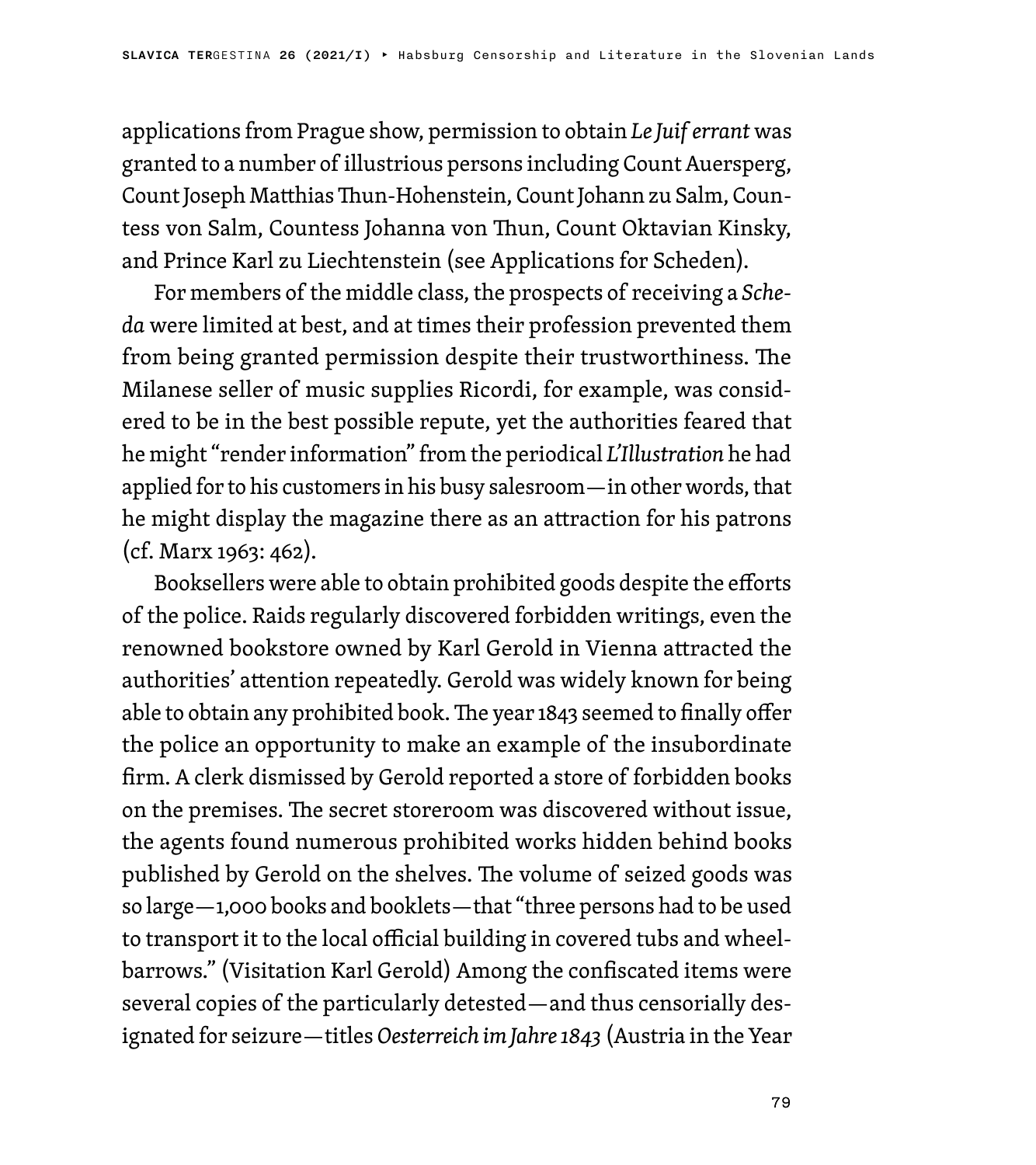1843) and *Oesterreich und dessen Zukunft* (Austria and Its Future) by Baron Victor von Andrian-Werburg as well as *Spaziergänge eines zweiten Wiener Poeten* (Promenades by a Second Viennese Poet) by Ferdinand Avist. The visitation of Gerold's store was followed by an interrogation of the owner. He explained the existence of the secret storeroom with a lack of space; the forbidden books had been procured for persons possessing *Scheden* and subsequently not picked up or returned after having been read. The particularly objectionable titles mentioned above had been given to him for forwarding by the Brussels bookseller Cans, who had been passing through. Anyway, the Viennese magistrate in person of Mayor Ignaz Czapka showed no eagerness whatsoever to punish Gerold, and the police and state government thus lost out to a book trader once again.

Taking printed publications and manuscripts together, the number of prohibitions grew by 150 % between 1819 (445) and 1822 (1140). Until the late 1840s, the numbers remain roughly at the level of 1822; it was only during the final year of the system of preventive censorship prior to its abrogation in the course of the Revolution of 1848 that the prohibitions reached their all-time peak (1847: 1,698 prohibitions). The increase in book production, which nearly quadrupled during the same period (1820: 3,772 titles; 1843: 14,039 titles), is not mirrored in the censorship activity. Thus, we may assume that the production of books effectively outran the censorship efforts, meaning that the developments on the book market increasingly eluded the administration's grasp—representing a symbolic parallel to the political events culminating in the revolution of 1848.

The only German author near the top of the list of the most frequently prohibited authors in this period is philosopher and state theorist Wilhelm Traugott Krug, followed with a considerable margin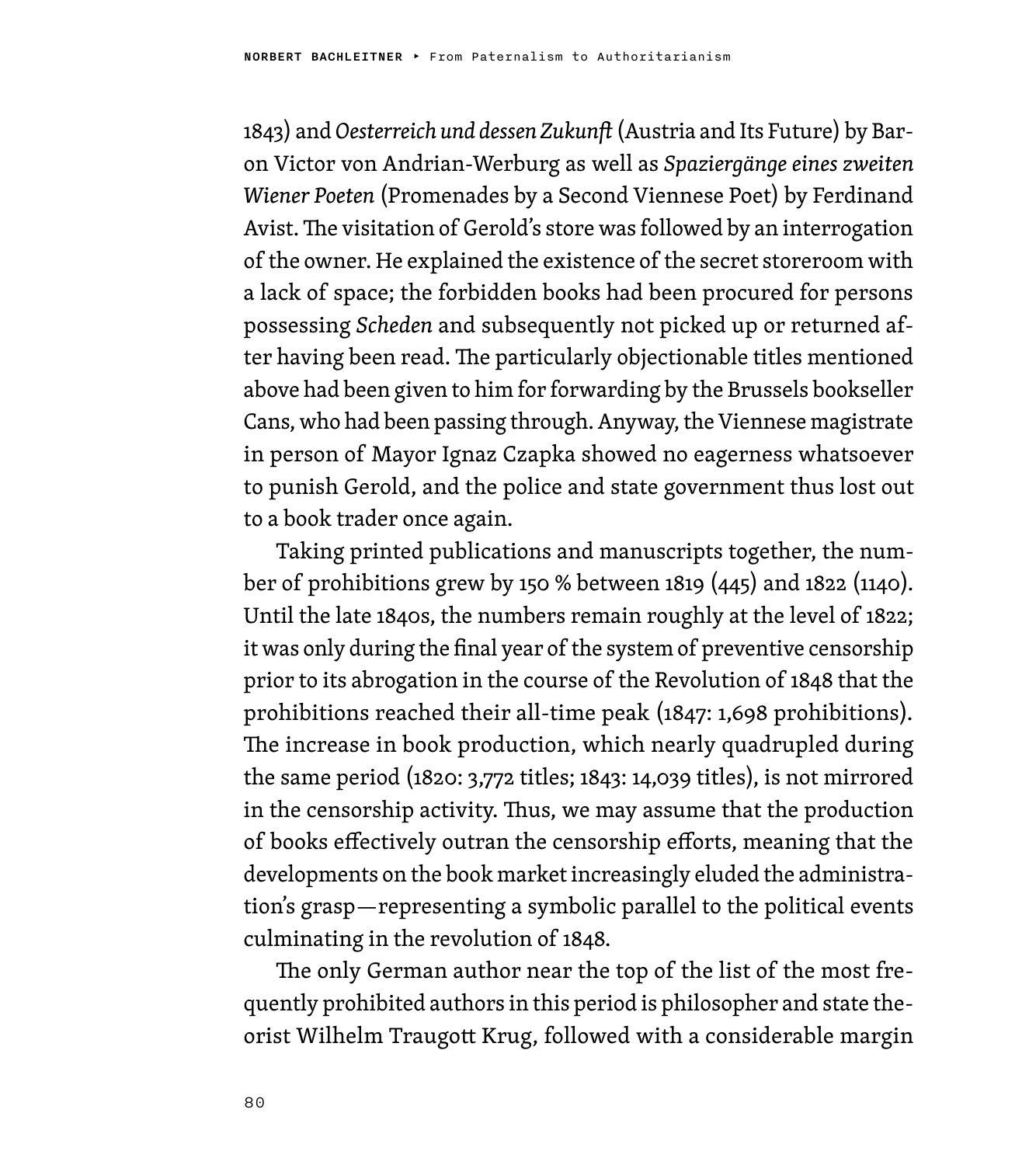

← DIAGRAM 1 The seven most important places of publication of books prohibited in Austria (1754–1848).

by popular novelists Alexander Bronikowski, one of the many Scott epigones, and Amalie Schoppe. The roster is led by French writers: Paul de Kock, known for his frivolous stories; Eugène Sue, author of adventure and social novels who regularly borrowed from Dark Romanticism; Alexandre Dumas, Honoré de Balzac, George Sand, Frédéric Soulié, Victor Hugo, and Etienne Léon de Lamothe-Langon, who published in all genres (with the latter specializing in biographies). An outlier in this regard is the Genevan historian and economic theorist Simonde de Sismondi. Walter Scott and Lord Byron, the two most provocative British authors of the 1820s, complete the top ten.

To end this essay, the above diagram visualizes the movement from northwest to southeast—of the printed works forbidden in Vienna and the liberal and Enlightenment ideas they transported. The seven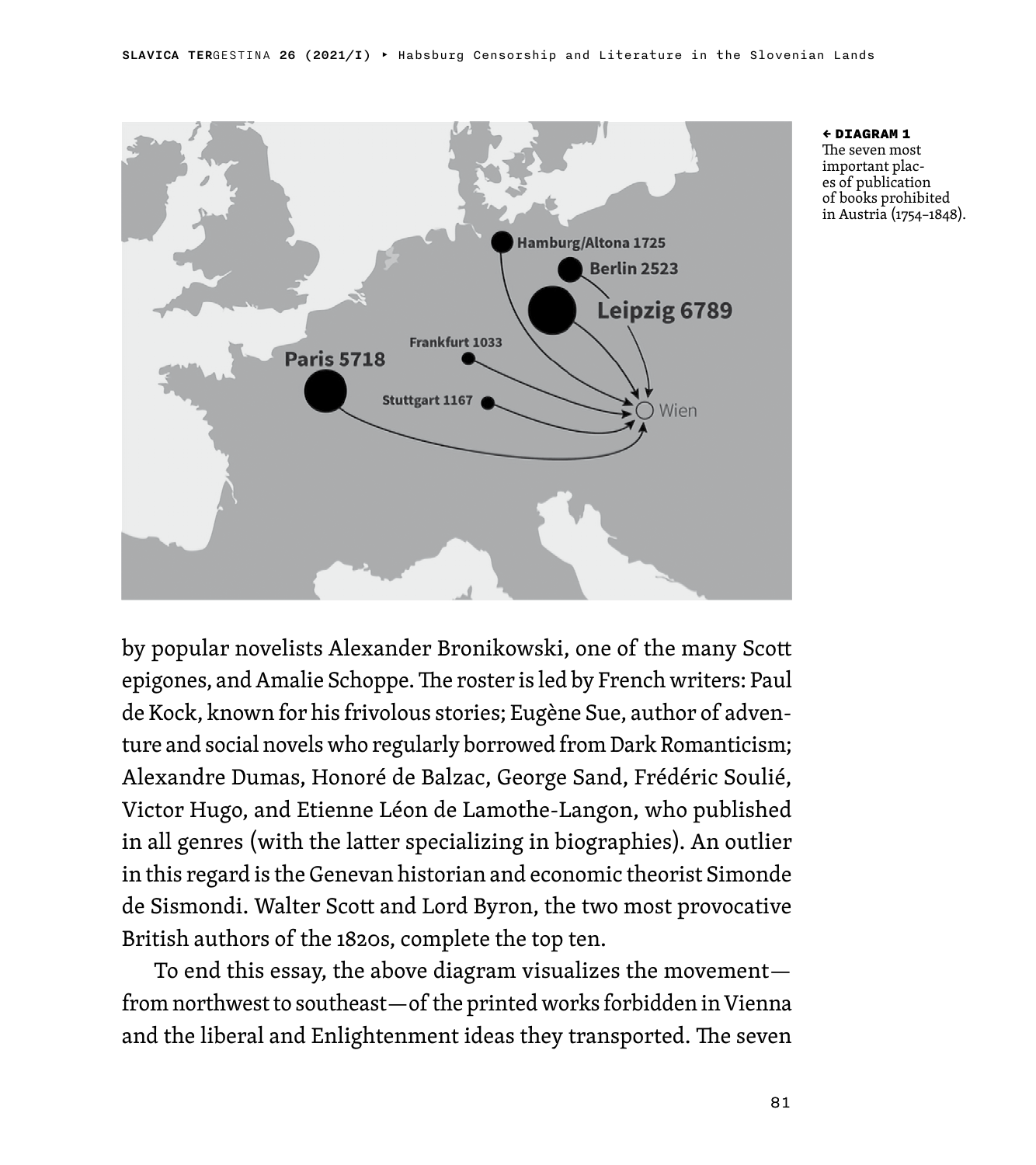cities most frequently specified as printing locations of prohibited writings across the entire period discussed in this study are Leipzig (7220), Paris (5915), Berlin (2769), Hamburg incl. Altona (1841), Frankfurt (1591), Stuttgart (1173), and London (854).  $\epsilon$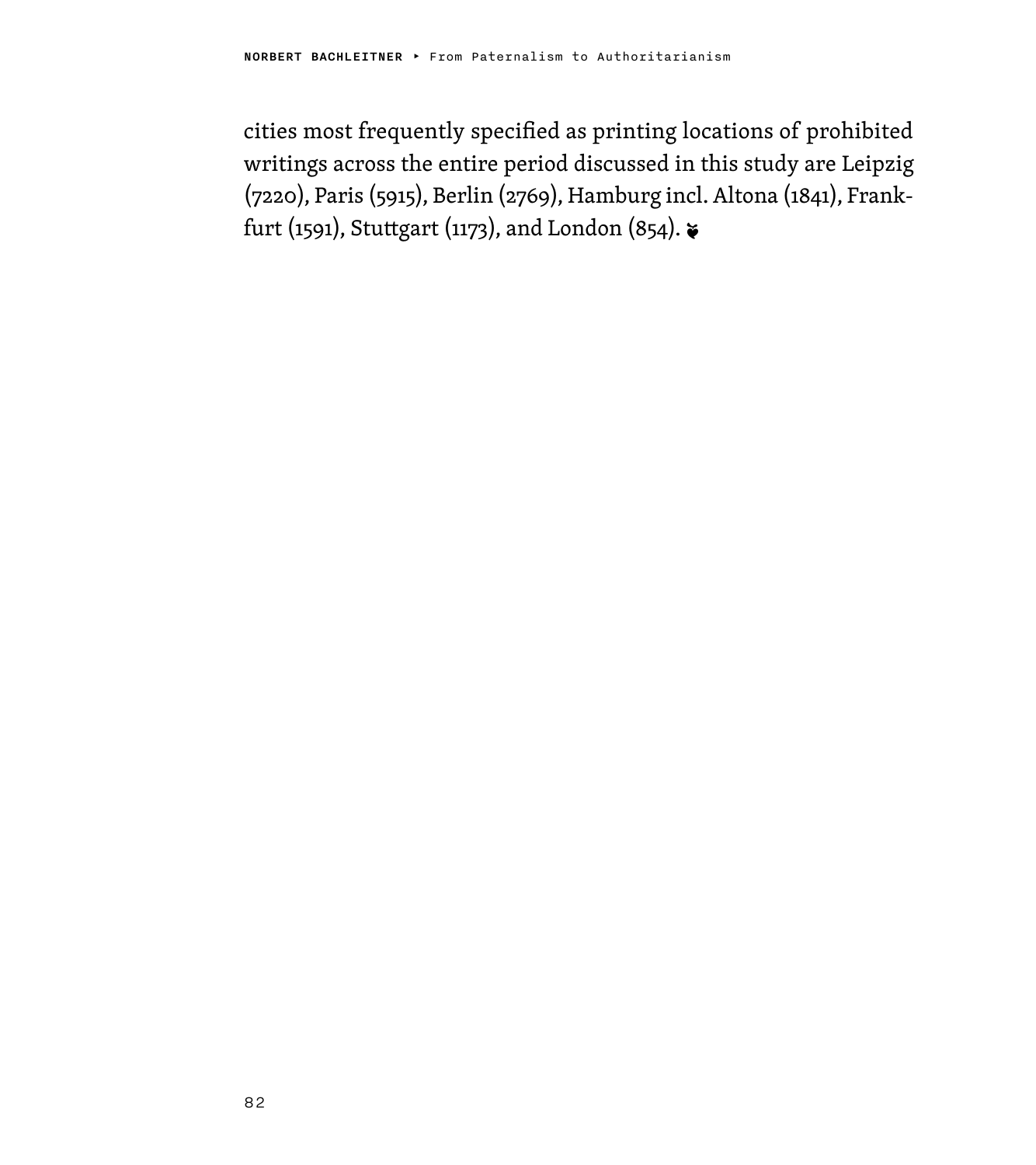# References

- Applications for Scheden (Allgemeines Verwaltungsarchiv, Polizeihofstelle, shelf mark H 146/1845).
- BRUNNER, KARL, 1925: Byron und die österreichische Polizei. *Archiv für das Studium der neueren Sprachen und Literaturen* 80, vol. 148. 28–41.
- Censorship reports (Allgemeines Verwaltungsarchiv, Polizeihofstelle, shelf mark 97k/1811).
- DUCREUX, MARIE-ELISABETH, 1989: Reading unto Death. Books and Readers in Eighteenth-Century Bohemia. *The Culture of Print. Power and the Uses of Print in Early Modern Europe*. Ed. Roger Chartier. Princeton, N. J.: Princeton University Press. 191–229.
- EISENHARDT, ULRICH, 1970: *Die kaiserliche Aufsicht über Buchdruck, Buchhandel und Presse im Heiligen Römischen Reich Deutscher Nation (1496–1806).* Karlsruhe: Müller.
- FOURNIER, AUGUST, 1876: Gerhard van Swieten als Censor. *Sitzungsberichte der Kaiserlichen Akademie der Wissenschaften: Philosophisch-historische Klasse* 84, vol. 3. Vienna: Gerold. 387–466.
- FRIMMEL, JOHANNES, 2011: Geheimliteratur im josephinischen Wien: Akteure und Programm. *Geheimliteratur und Geheimbuchhandel in Europa im 18. Jahrhundert.* Ed. Christine Haug, Franziska Mayer, and Winfried Schröder. Wiesbaden: Harrassowitz. 203–216.
- GIESE, URSULA, 1966: Studie zur Geschichte der Pressegesetzgebung, der Zensur und des Zeitungswesens im frühen Vormärz. *Archiv für Geschichte des Buchwesens* 6, cols. 341–546.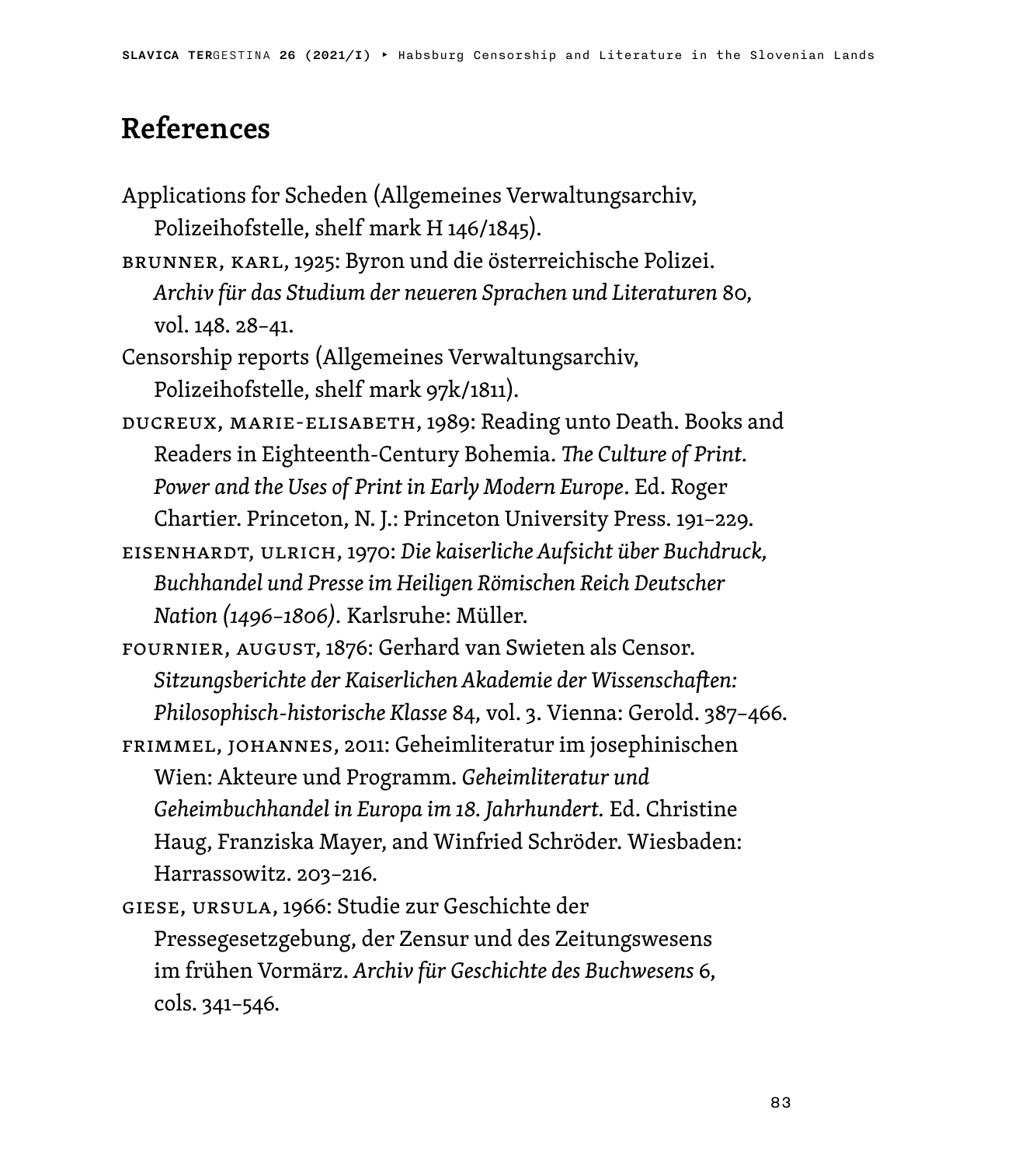- GLOSSY, CARL, 1897: Zur Geschichte der Wiener Theatercensur. *Jahrbuch der Grillparzer-Gesellschaft* 7. 238–340.
- HADAMOWSKY, FRANZ, 1979: Ein Jahrhundert Literatur- und Theaterzensur in Österreich (1751–1848). *Die Österreichische Literatur: Ihr Profil an der Wende vom 18. zum 19. Jahrhundert (1750– 1830).* Part 1. Ed. Herbert Zeman. Graz: Akademische Druck- und Verlagsanstalt. 289–305.
- HEINDL, WALTRAUD, 1994: Der "Mitautor": Überlegungen zur literarischen Zensur und staatsbürgerlichen Mentalität im habsburgischen Biedermeier und Vormärz. *Kultur und Politik in Österreich und Ungarn.* Ed. Péter Hanák, Waltraud Heindl, Stefan Malfèr, and Éva Somogyi. Vienna: Böhlau. 38–60.
- Hofdekret an sämmtliche Länderstellen vom 22. Februar 1795. *Sammlung der Gesetze welche unter der glorreichen Regierung des Kaisers Franz des II. in den sämmtlichen K. K. Erblanden erschienen sind in einer Chronologischen Ordnung von Joseph Kropatschek. Fünfter Band enthält die 1*te *Hälfte des Jahres 1795.* Vienna: Mösle n.d. 182–194.
- KLINGENSTEIN, GRETE, 1970: *Staatsverwaltung und kirchliche Autorität im 18. Jahrhundert: Das Problem der Zensur in der theresianischen Reform*. Vienna: Verlag für Geschichte und Politik.
- KLINGENSTEIN, GRETE, 1973: Van Swieten und die Zensur.: *Gerard van Swieten und seine Zeit*. Ed. Erna Lesky and Adam Wandruszka. Vienna: Böhlau. 93–106.
- LAVANDIER, JEAN-PIERRE, 1993: *Le livre au temps de Marie-Thérèse: Code des lois de censure du livre pour les pays austro-bohémiens (1740–1780).* Bern: Peter Lang.
- MARX, JULIUS, 1959: *Die österreichische Zensur im Vormärz*. Vienna: Verlag für Geschichte und Politik.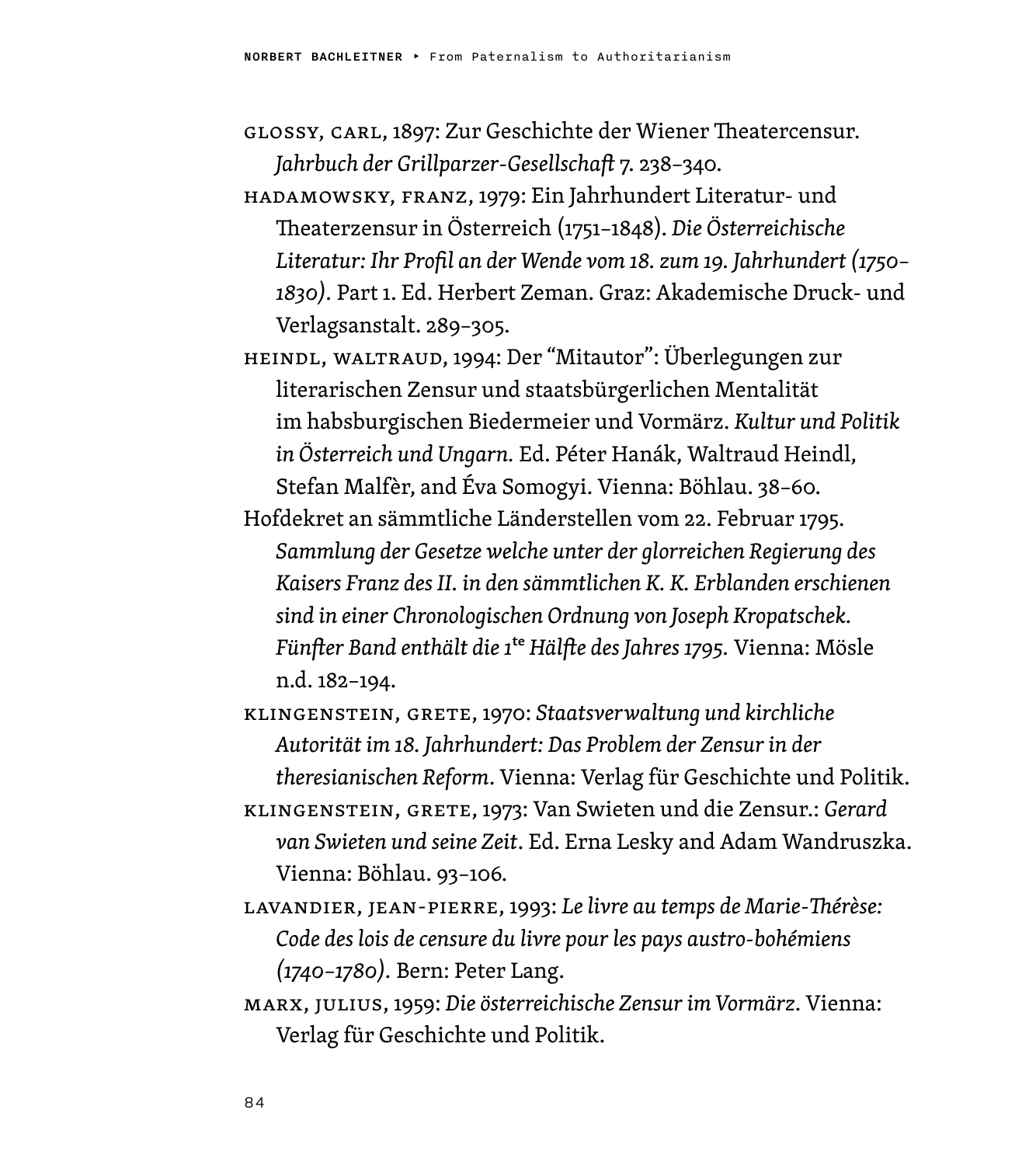- MARX, JULIUS, 1963: Vormärzliches Schedenwesen. *Mitteilungen des Österreichischen Staatsarchivs* 16. 453–468.
- NICOLAI, FRIEDRICH, 1784: *Beschreibung einer Reise durch Deutschland und die Schweiz im Jahre 1781*. Vol. 4. Berlin: Nicolai.
- NOE, ALFRED, 1994, ed.: *Der Philhellenismus in der westeuropäischen Literatur 1780–1830*. Amsterdam: Rodopi.
- PLACHTA, BODO, 1994: *Damnatur Toleratur Admittitur: Studien und Dokumente zur literarischen Zensur im 18. Jahrhundert*. Tübingen: Niemeyer.
- RAFETSEDER, HERMANN, 1988: *Bücherverbrennungen. Die öffentliche Hinrichtung von Schriften im historischen Wandel.* Vienna: Böhlau.
- REINALTER, HELMUT, 1988: *Die Französische Revolution und Mitteleuropa: Erscheinungsformen und Wirkungen des Jakobinismus. Seine Gesellschaftstheorien und politischen Vorstellungen*. Frankfurt: Suhrkamp.
- SASHEGYI, OSKAR, 1958: *Zensur und Geistesfreiheit unter Joseph II.: Beitrag zur Kulturgeschichte der habsburgischen Länder*. Budapest: Akadémiai Kiadó.
- VAN LEERSUM, E. C., 1906: Gérard van Swieten en qualité de censeur. *Janus. Archives internationales pour l'Histoire de la Médecine et la Géographie Médicale* 11. 381–398, 446–469, 501–522, and 588–606.
- Visitation Karl Gerold (Allgemeines Verwaltungsarchiv, Polizeihofstelle, shelf mark 5588/1843).
- WAGNER, HANS, 1963: Historische Lektüre vor der Französischen Revolution – aus den Tagebüchern des Grafen Karl von Zinzendorf. *Mitteilungen des Instituts für österreichische Geschichtsforschung* 71. 140–156.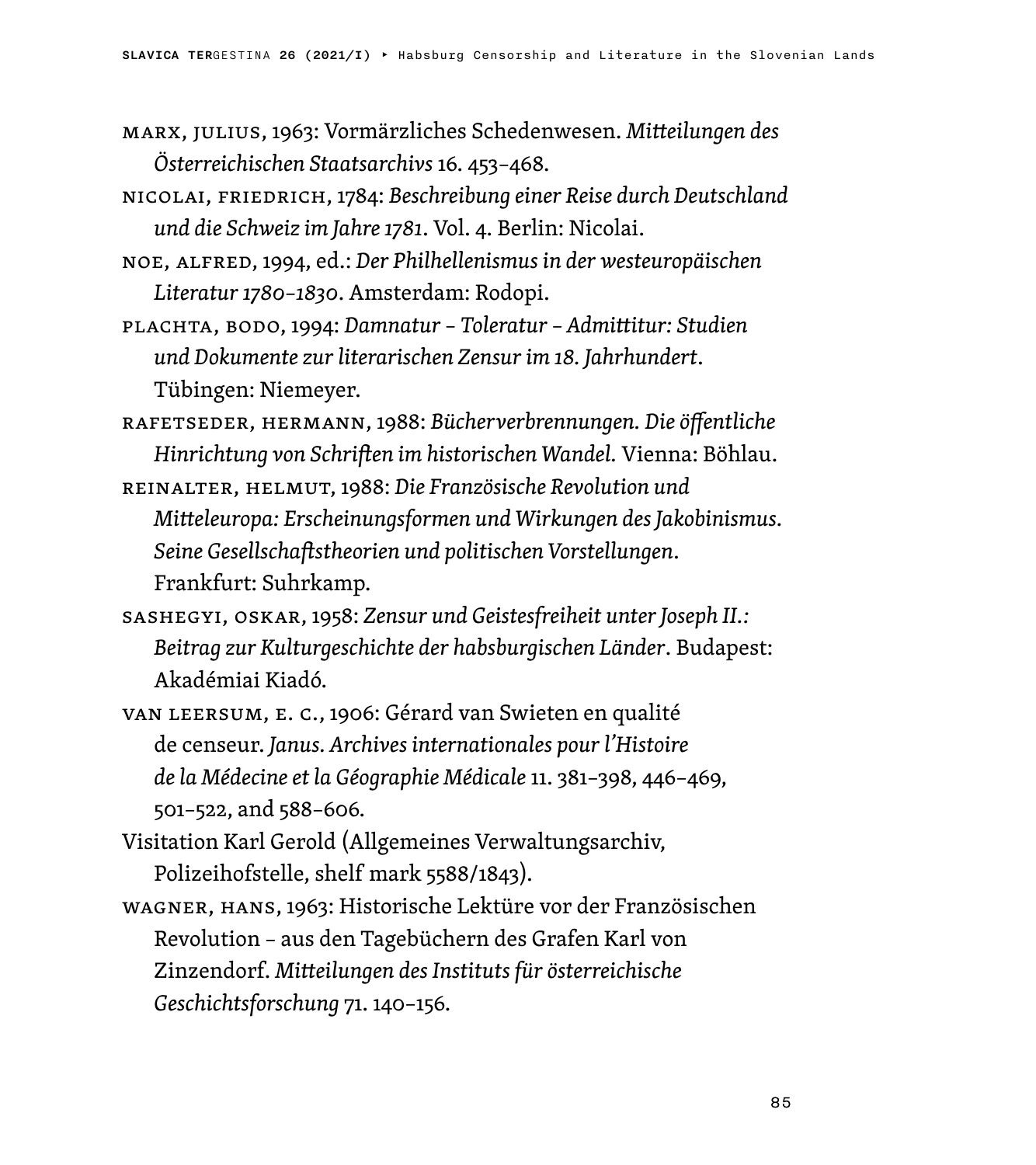- WANGERMANN, ERNST, 1966: *Von Joseph II. zu den Jakobinerprozessen*. Vienna: Europaverlag.
- WANGERMANN, ERNST, 2004: *Die Waffen der Publizität. Zum Funktionswandel der politischen Literatur unter Joseph II*. Vienna: Verlag für Geschichte und Politik, Munich: Oldenbourg Wissenschaftsverlag.
- WERNIGG, FERDINAND, 1973/1977: *Bibliographie österreichischer Drucke während der "erweiterten Preßfreiheit" (1781–1795).* 2 vols. Vienna: Jugend und Volk.
- WIESNER, ADOLPH, 1847: *Denkwürdigkeiten der Oesterreichischen Zensur vom Zeitalter der Reformazion bis auf die Gegenwart*. Stuttgart: Krabbe.
- WINTER, MICHAEL, 1992: Georg Philipp Wucherer (1734– 1805). Großhändler und Verleger. *Archiv für Geschichte des Buchwesens* 37. 1–98.
- WÖGERBAUER, MICHAEL, 2013: Welche Grenzen braucht das Buch? Die Regulierung des Buchwesens als Mittel der Selbstkonstruktion der Habsburgermonarchie (1750–1790). *Cornova* 3, 2. 11–29.
- Zensurverordnung Josephs II., ausgegeben am 1. Juni 1781. *Handbuch aller unter der Regierung des Kaisers Joseph II. für die K. K. Erbländer ergangenen Verordnungen und Gesetze in einer Sistematischen Verbindung. Enthält die Verordnungen und Gesetze vom Jahre 1780 bis 1784.* Vol 1. Vienna: Mösle, 1785. 517–524.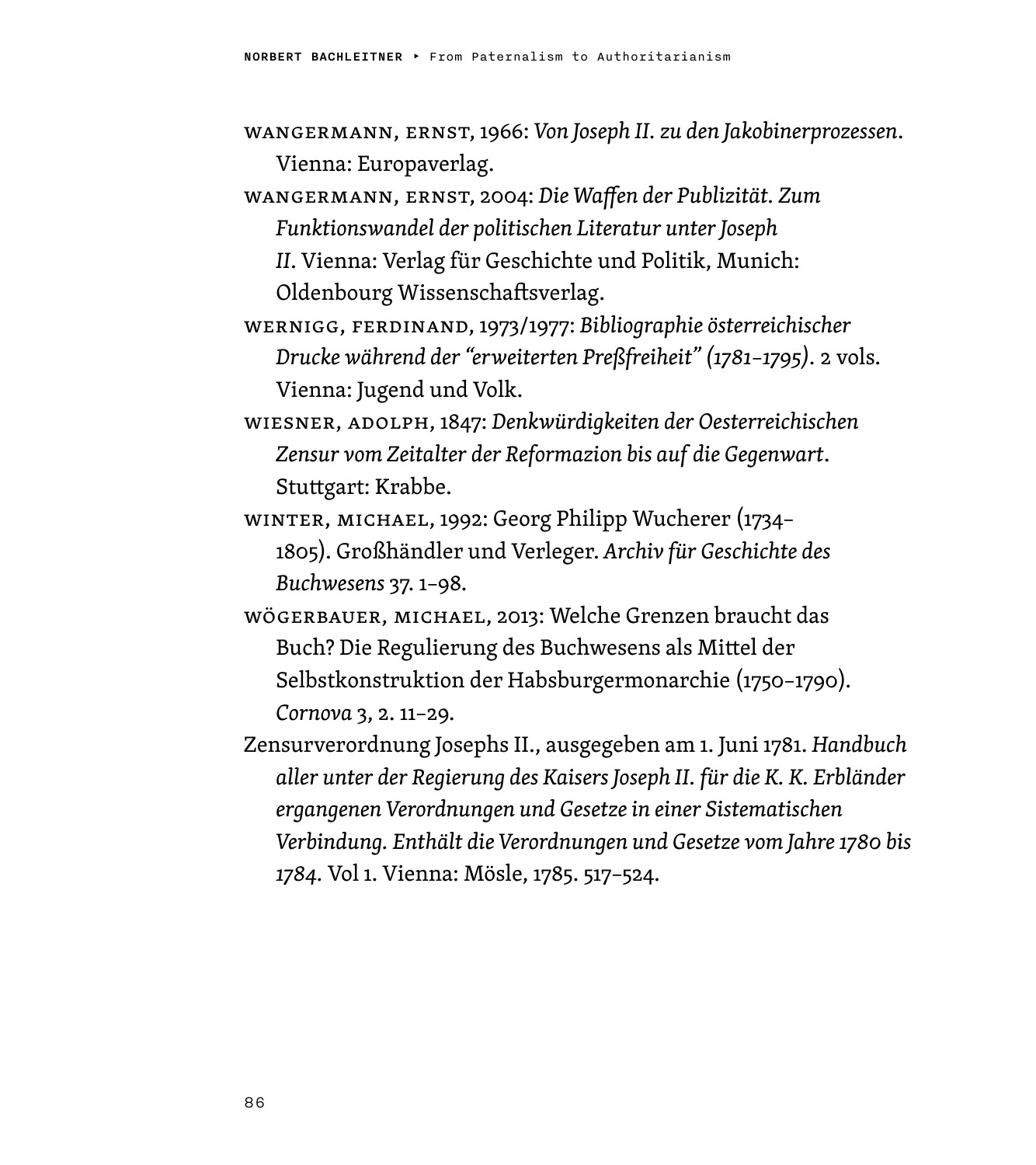# **Zusammenfassung**

Die österreichische Zensur unter Maria Theresia widmete sich der Förderung der Aufklärung, die katholische Religion wurde gegen Angriffe durch den Protestantismus geschützt, vor allem aber wurde der Aberglauben bekämpft; auch die Verteidigung der Sittlichkeit spielte eine wichtige Rolle. Das Josephinische Jahrzehnt brachte den Übergang von einem paternalistischen zu einem liberalen Zensursystem mit deutlich geringeren Verbotszahlen. Die Erfahrung der Französischen Revolution bewirkte hingegen eine drastische Verschärfung der Zensur, zugleich verlagerte sich ihr Augenmerk zunehmend auf den Bereich der Politik, d.h. die Verteidigung der Monarchie gegen Liberalismus und Nationalismus. Auch als wertlos erachtete Unterhaltungsliteratur verfiel nun häufig dem Verdikt der Zensoren. Die politisch unruhigen 1820er Jahre brachten eine erneute Verschärfung der Zensur mit sich, die Kontrolle des Buchwesens wurde der Polizei übertragen, die als Behüterin des autoritären Staates fungierte. Diese Entwicklung setzte sich im Vormärz fort, gegen die Revolution von 1848 hin scheint die Zensur aber gewissermaßen vor der drastisch ansteigenden Buchproduktion zu kapitulieren. Der Beitrag stützt sich auf die verfügbaren Kataloge und Listen verbotener Bücher, Manuskripte und Periodika, auf die die Zensur regulierenden Verordnungen und Richtlinien sowie auf die wenigen erhaltenen Zensurprotokolle, die Urteile über einzelne Texte beinhalten. Ferner werden die wichtigsten Protagonisten wie der Vorsitzende der maria-theresianischen Zensurkommission Gerard van Swieten, der Präsident der Polizeihofstelle Graf Sedlnitzky und Staatskanzler Metternich eingeführt und die Auswirkungen auf den Buchhandel sowie die Praxis der Vergabe von Genehmigungen zur Lektüre verbotener Werke für die gesellschaftliche Elite angesprochen.